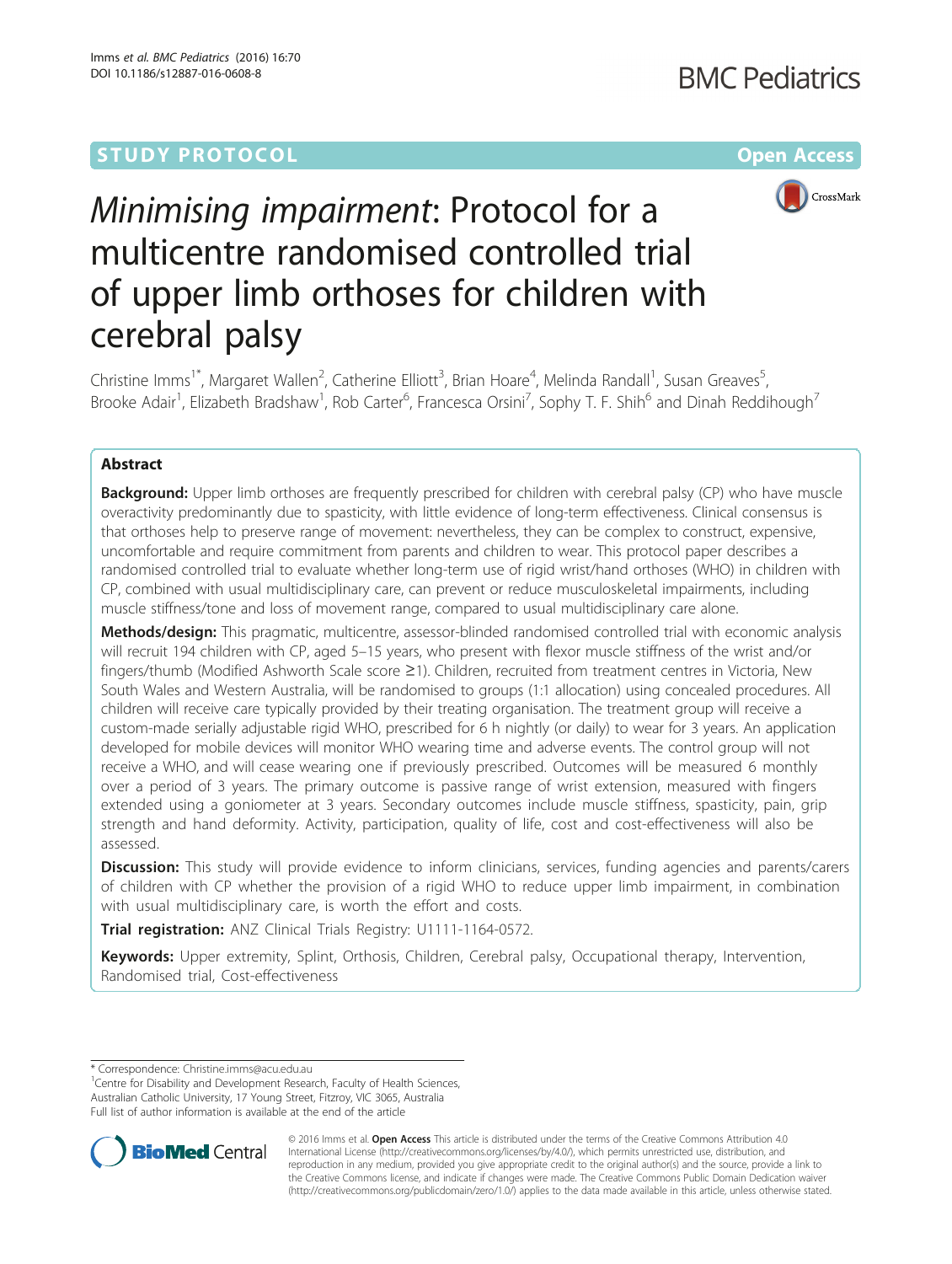#### Background

Cerebral palsy (CP), the most common physical disability in childhood, is a group of disorders of the development of movement and posture that occur as a result of disturbances in the foetal or infant brain [1]. The motor impairment may be accompanied by co-morbidities, including epilepsy, vision or hearing loss, intellectual disability, disorders of communication, behavioural difficulties, and secondary musculoskeletal problems [1]. The most common motor disorder in CP is spasticity, occurring in 86 % of individuals [2]. Spasticity is a velocity-dependent increase in the tonic stretch reflex, with exaggerated tendon reflexes [3] and is characterised by slow, effortful movement [4].

This research is embedded within an International Classification of Functioning, Disability and Health (ICF) framework [5] that articulates a dynamic interaction between impairments at body structure and function level, activity performance and participation. At the body function level, muscle over-activity as result of spasticity and/or dystonia plays a significant role in the development of secondary musculoskeletal impairments in the upper limbs [6] that are common in CP. Secondary impairments include muscle stiffness, loss of active range of movement, joint contracture and pain. Diminished skeletal muscle growth is a key feature in the aetiology of contracture and deformity [6]. Persistent over-activity of skeletal muscle, and subsequent maintenance of a shortened position, can cause a failure of longitudinal muscle growth and muscle adaptation, including increased resistance to passive stretch or stiffness [6, 7]. Subsequently there is a biomechanical imbalance of bone to muscle, as bone continues to grow and muscle growth is impeded [7]. The combined impact of these factors can result in soft tissue retraction, loss of active and passive range of motion and joint contracture [6, 8].

Progressive changes in muscle length and stiffening of joints in the upper limbs can ultimately result in a limited ability to reach, grasp and manipulate objects or, in some individuals, a complete lack of functional use of the hands. Strong correlations exist between the degree of upper limb deformity and activity performance [9]. When combined with neurological dysfunction, upperlimb musculoskeletal impairments significantly impact on the ability of children to use their hands to perform daily activities, attain age appropriate independence and develop the autonomy and skills required to participate in activities of importance in home, school and community environments [10, 11].

Children with CP are not born with musculoskeletal impairments. There is evidence however, that in children with spastic motor types, these impairments begin to manifest prior to three years of age [12] and that increasing stiffness and progressive loss of range of movement occurs throughout childhood and adolescence [13–15].

A range of treatment options are available for children with CP that specifically focus on improving hand use. These include activity-based interventions such as goaldirected training, intensive bimanual therapy, modified constraint-induced movement therapy and home programs. Each of these interventions aim to achieve child/ parent-focused goals, and has high-level evidence supporting their effectiveness for increasing activity-level performance and goal achievement [16]. Little evidence is available however, about whether activity-level interventions improve range of movement and reduce secondary musculoskeletal impairments. In addition to activity-based therapies, injection of Botulinum toxin A (BoNT-A) into overactive muscle groups is known to reduce muscle overactivity and has been associated with improved range of movement during a period of chemical denervation, therefore enhancing the effects of upper extremity therapy and the potential for goal achievement and activity performance [17]. Nevertheless, BoNT-A alone in the upper limbs has been shown to have little sustained effect on range of movement [17]. Upper limb surgery is also available to correct deformity once present, although outcomes are variable [18].

Removable orthoses (also called splints) are applied to the forearms, wrists and hands with the goal of either maintaining muscle length and joint range of movement through sustained stretch, or enhancing functional performance. Although orthoses are commonly integrated into intervention strategies with children with CP, there is little evidence supporting the use of upper limb orthoses and wide variation in their prescription, manufacture and intended aims [10, 19]. One controlled trial [20] demonstrated improved effect of BoNT-A when combined with static splinting (term used in the trial by Kanellopoulos et al.) in children with CP. A Cochrane systematic review by Katalinic et al. [21], which included adults and children with a broad range of neurological and non-neurological conditions, demonstrated little benefit of stretching for preventing or reducing contractures. The review concluded that the use of interventions that provided a stretch to muscles, such as upper limb orthoses, be ceased [21]. The application of these findings to children with CP however, is limited. Only five of the 35 randomised trials included children. Of these, three studies included children with CP and each of these evaluated the effects of casting (one in the upper and two in the lower limb) as opposed to orthosis wear. A more recent systematic review of the effectiveness of upper limb orthoses for children with CP found more equivocal evidence than Katalinic et al. and recommended further methodologically strong research be completed to more effectively inform practice [22].

The clinical rationale for providing upper extremity orthoses is multi-faceted, with both short and long term goals. The focus of the current study is on rigid wrist/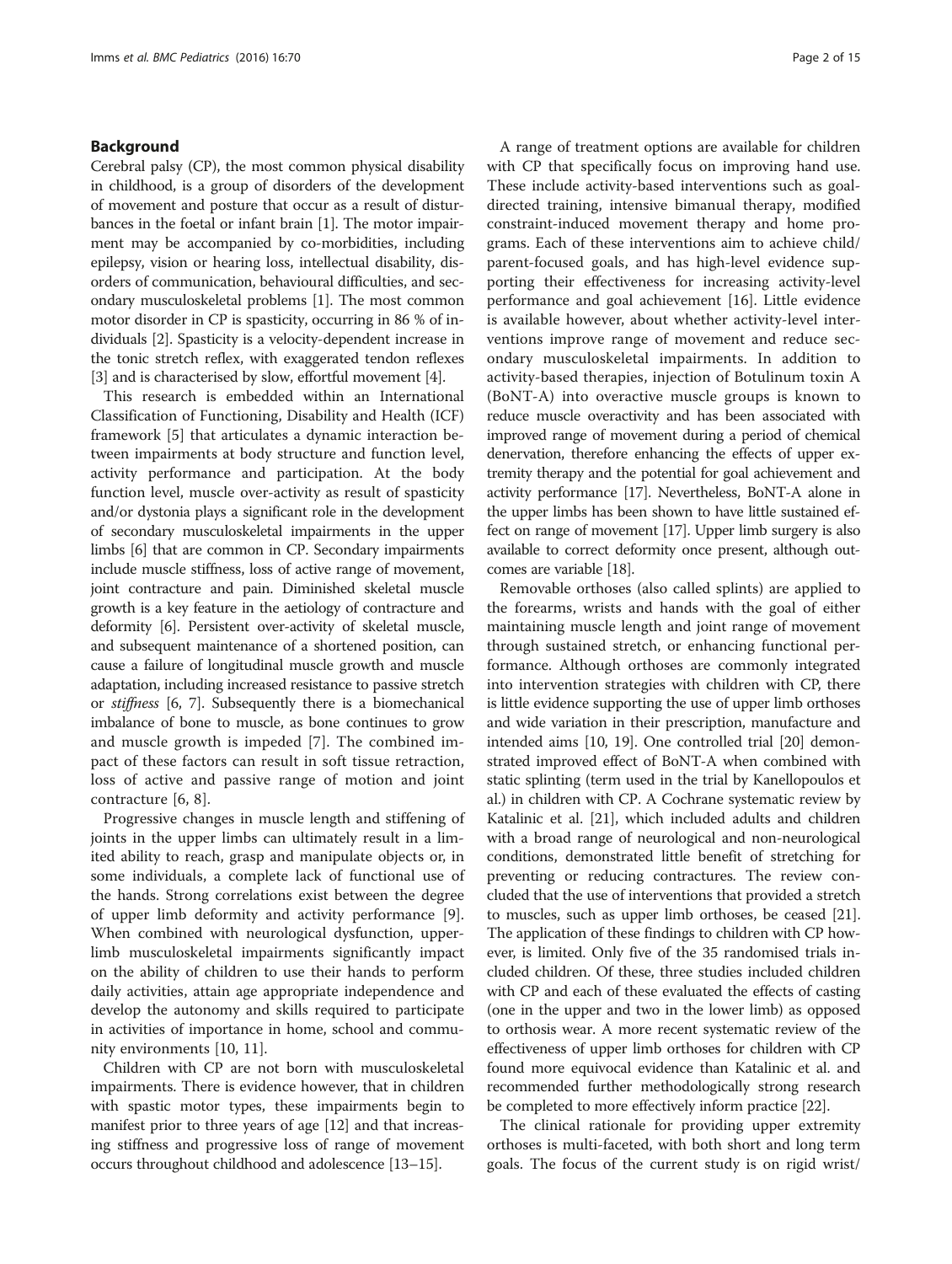hand orthoses (WHO). The primary goal of wearing rigid WHO for all children with CP is to prevent the development of muscle stiffness, maintain the integrity of soft tissues and prevent the development of abnormal postures and long-term deformity. Due to the diverse nature of CP, the secondary goals generally depend on the child's Manual Ability Classification System (MACS) level. The MACS is a five-level system that describes how children use their hands to handle objects during daily activities [23]. For children in MACS levels I to III, who are able to handle objects in daily life, the secondary aims of WHO prescription are to improve or maintain activity performance and participation through maintenance of good posture for functional use of the hand. Children in MACS levels IV and V have little or no functional use of the upper limb(s) and the aim of wearing of a rigid WHO is to maintain posture to facilitate ease of care-giving during daily activities such as bathing, dressing and positioning. Wearing of a rigid WHO is also used to prevent complications associated with muscle shortening such as pain and poor palmar skin hygiene.

Application of the results of previous research has been limited by the length of time in which WHO have been applied and evaluated (often <6 months). These time frames are often dictated by the cost of implementing a trial. However, orthosis wear is an intervention aiming for long-term benefits (i.e. the reduction of contracture over time), thus clinicians are appropriately reluctant to change practice based on short-term research evidence. A welldesigned large trial with a long intervention and follow-up period is now critical to determine the long-term outcome of this intervention. This 3 year trial has been designed to balance the need for longitudinal evidence with the complexities of attaining prolonged adherence of participants to an intervention within a controlled trial.

Effective and feasible rigid WHO are those where the benefits outweigh the risks associated with the intervention such as client discomfort, potential for skin breakdown, carer burden in maintaining routine application, follow-up appointments for manufacture and adjustment. Provision of WHO should also contribute positively to the long-term goals of children and families in terms of achievement of participation in meaningful activities during childhood and/ or improved ease of caring for children with CP. Costeffective rigid WHO are those where the benefits outweigh the net costs (defined as cost of the intervention minus the cost offsets) and/or where the relationship between the net costs and outcomes is deemed acceptable (i.e. less than a common decision threshold in Australia, such as <\$50,000 per Quality Adjusted Life Year (QALY)). Affordable rigid WHO are those where the financial costs for materials, construction and monitoring are within the available budget of third party funders and/or parents.

Wrist-hand orthoses interventions, in combination with activity-based therapy, are aimed at maintaining muscle length, strength and balance, which are required for optimum force generation, effective grasp and manipulation [24] and therefore functional use of affected hands in daily activities. The primary aim of this research is, therefore, to evaluate whether use of rigid WHO over 3 years in children with CP, combined with usual multidisciplinary care, can prevent or reduce musculoskeletal impairment including loss of range of movement and muscle stiffness at the wrist, compared to usual multidisciplinary care alone. The impact of WHO wear on pain, activity performance and participation, as well as ease of caregiving for families will be evaluated along with an assessment of cost-effectiveness of the intervention.

#### Research questions

In children aged 5 to 15 years with CP, does the provision of a serially adjustable rigid WHO in combination with usual multidisciplinary care, compared to usual multidisciplinary care alone:

- 1. **Reduce** body function and structure impairment including contracture, defined as fixed loss of range of movement, or prevent further loss of range of movement at the wrist, and reduce pain and muscle stiffness at three years from the beginning of the study? This is the primary research question.
- 2. Improve activity performance and/or ease of caregiving at three years from the beginning of the study?
- 3. Influence participation and quality of life at three years from the beginning of the study?

In children aged ≥5 years with CP:

- 4. What are the effects of the interaction between age and provision of the WHO plus usual care, and the interaction between severity and provision of the WHO plus usual care, compared to usual care alone, in reducing or preventing further loss of range of movement, muscle stiffness or pain, or improving activity performance or ease of caregiving, at three years from the beginning of the study?
- 5. What are the incremental costs and potential cost offsets of adding a rigid WHO to usual care compared with usual care alone?
- 6. From a health sector perspective, what is the costeffectiveness of providing a rigid WHO combined with usual care, compared to usual care alone?

#### Trial registration

This study has been registered with the Australian and New Zealand Clinical Trials Registry: U1111-1164-0572. Table 1 displays key registration data.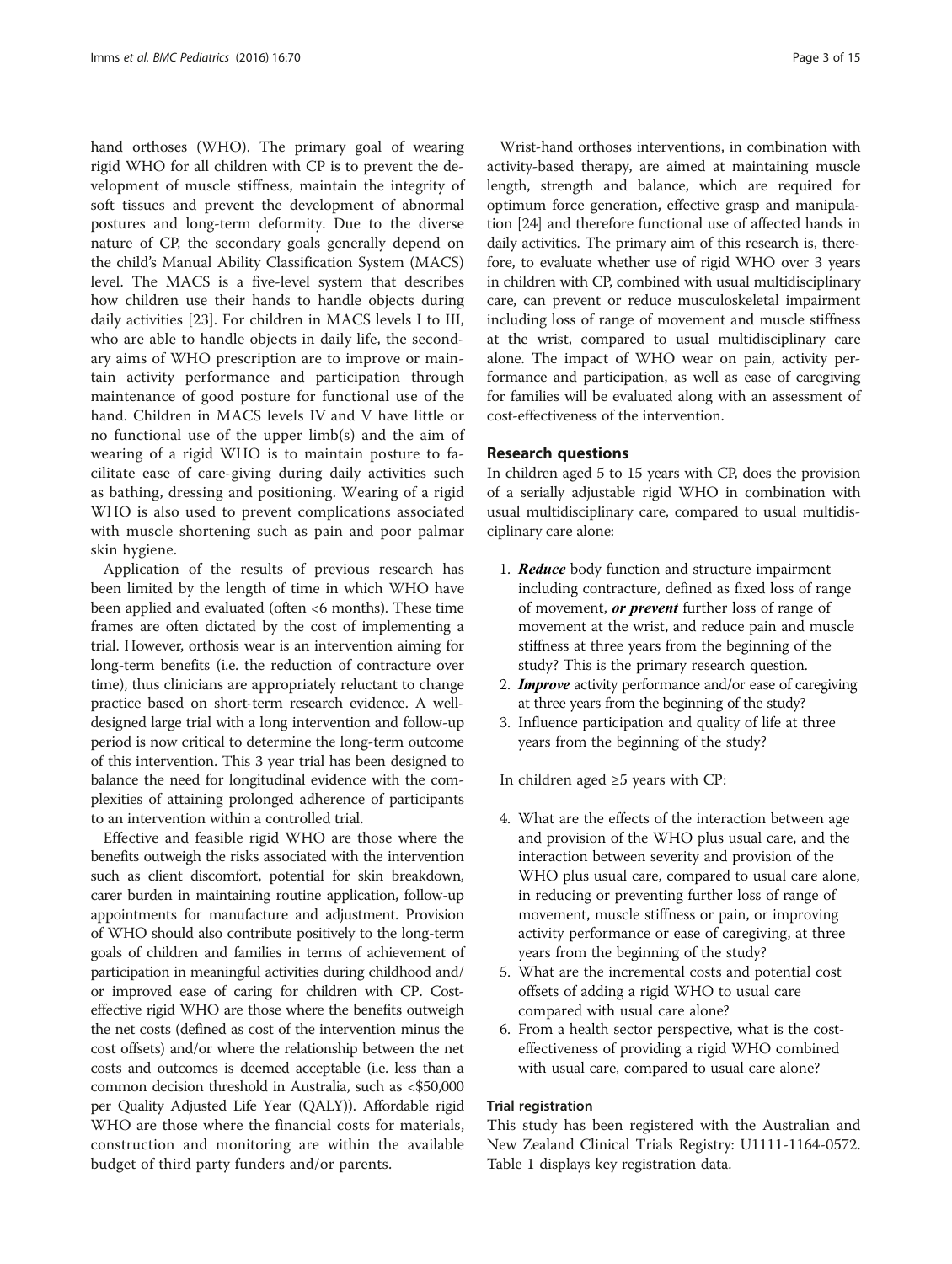| <b>Table 1</b> Minimising impairment trial registration data: Protocol Version 3: 30.10.2014 |  |  |  |
|----------------------------------------------------------------------------------------------|--|--|--|
|                                                                                              |  |  |  |

| Data Category                                    | Information                                                                                                                                                                                                                                                                                                                                                            |  |  |
|--------------------------------------------------|------------------------------------------------------------------------------------------------------------------------------------------------------------------------------------------------------------------------------------------------------------------------------------------------------------------------------------------------------------------------|--|--|
| Primary registry and trial identification number | ANZ Clinical Trials Register: U1111-1164-0572                                                                                                                                                                                                                                                                                                                          |  |  |
| Date of registration in primary registry         | 5.12.2014                                                                                                                                                                                                                                                                                                                                                              |  |  |
| Secondary identification numbers                 | N/A                                                                                                                                                                                                                                                                                                                                                                    |  |  |
| Sources of money or material support             | Australian Catholic University; National Health and Medical Research Council, Australia                                                                                                                                                                                                                                                                                |  |  |
| Primary Sponsor                                  | Investigator led: Professor Christine Imms                                                                                                                                                                                                                                                                                                                             |  |  |
| Contact for public queries                       | Dr Melinda Randall: Melinda.randall@acu.edu.au                                                                                                                                                                                                                                                                                                                         |  |  |
| Contact for scientific queries                   | Prof Christine Imms: Christine.imms@acu.edu.au                                                                                                                                                                                                                                                                                                                         |  |  |
| Public title                                     | Minimising impairment: a multicentre randomised controlled trial of upper limb orthoses<br>for children with cerebral palsy.                                                                                                                                                                                                                                           |  |  |
| Scientific title                                 | Does wearing a rigid upper limb wrist hand orthosis in combination with evidence informed<br>occupational therapy, compared to evidence informed occupational therapy alone, reduce wrist/<br>hand impairment and improve activity and participation outcomes in children aged 5-15 years<br>with cerebral palsy?                                                      |  |  |
| Countries of recruitment                         | Australia                                                                                                                                                                                                                                                                                                                                                              |  |  |
| Health condition studied                         | Cerebral palsy                                                                                                                                                                                                                                                                                                                                                         |  |  |
| Intervention                                     | Intervention: custom-made serially adjustable rigid wrist hand orthoses to maintain the flexor<br>compartment (muscles of the wrist, fingers and thumb) in a lengthened position to avoid<br>shortening of the musculo-tendinous unit and other soft tissue.                                                                                                           |  |  |
|                                                  | Control: The control group will not receive a rigid wrist/hand orthosis.                                                                                                                                                                                                                                                                                               |  |  |
|                                                  | Both groups: will receive care typically provided by their usual treating organisation. Possible<br>treatments may include developmentally appropriate, goal focused and evidence-informed<br>occupational therapy, the use of equipment or BoNT-A injections.                                                                                                         |  |  |
| Key inclusion/exclusion criteria                 | Ages eligible for study: 5-15 years; Gender eligible: both;                                                                                                                                                                                                                                                                                                            |  |  |
|                                                  | Inclusion criteria: A confirmed diagnosis of cerebral palsy as recorded in the medical history;<br>Presence of flexor muscle stiffness - score at least 1 on the Modified Ashworth Scale during wrist<br>extension with fingers extended; May or may not already exhibit contracture at the wrist.                                                                     |  |  |
|                                                  | Exclusion criteria: upper limb dystonia without the presence of spasticity; an allergy or sensitivity to<br>the materials used to construct orthoses; if families are unable to access the study site at the<br>necessary times; and if families identify factors (e.g. child's behaviour) that impact significantly on<br>their ability to carry out the intervention |  |  |
| Study type                                       | Interventional                                                                                                                                                                                                                                                                                                                                                         |  |  |
|                                                  | Allocation: randomised; intervention model: parallel assignment; Masking: Single blind.                                                                                                                                                                                                                                                                                |  |  |
|                                                  | Primary purpose:                                                                                                                                                                                                                                                                                                                                                       |  |  |
| Date of first enrolment                          | 28.8.2015                                                                                                                                                                                                                                                                                                                                                              |  |  |
| Target sample size                               | 194                                                                                                                                                                                                                                                                                                                                                                    |  |  |
| Recruitment status                               | Recruitina                                                                                                                                                                                                                                                                                                                                                             |  |  |
| Primary outcomes                                 | Passive range of wrist extension (measured with the fingers extended) measured using a<br>goniometer at 3 years; Active range of wrist movement measured using standardised goniometric<br>measurement and use of clinometer for measures of supination and inertial motion sensors<br>measures at 3 years;                                                            |  |  |
| Key secondary outcomes                           | Body function outcomes: Muscle tone; muscle spasticity; grip strength; hand deformity and pain.                                                                                                                                                                                                                                                                        |  |  |
|                                                  | Activity outcomes: Self-care; Manual ability; Hand speed and dexterity; ease of care.                                                                                                                                                                                                                                                                                  |  |  |
|                                                  | Participation outcomes: Attendance and involvement in home, school and community activities.                                                                                                                                                                                                                                                                           |  |  |
|                                                  | Quality of Life outcomes: Child and parent.                                                                                                                                                                                                                                                                                                                            |  |  |
|                                                  | Health economics outcomes: relative cost and cost-effectiveness.                                                                                                                                                                                                                                                                                                       |  |  |

## Methods

### Design

This study is a pragmatic, prospective, multicentre, assessor-blinded randomised controlled trial (RCT) with economic analysis that aims to measure the effectiveness of the intervention under usual multidisciplinary care conditions [25]. It will incorporate a two-arm, parallel group superiority design and 1:1 allocation of children to wear WHO and participate in usual multi-disciplinary care or to multidisciplinary care alone. Assessments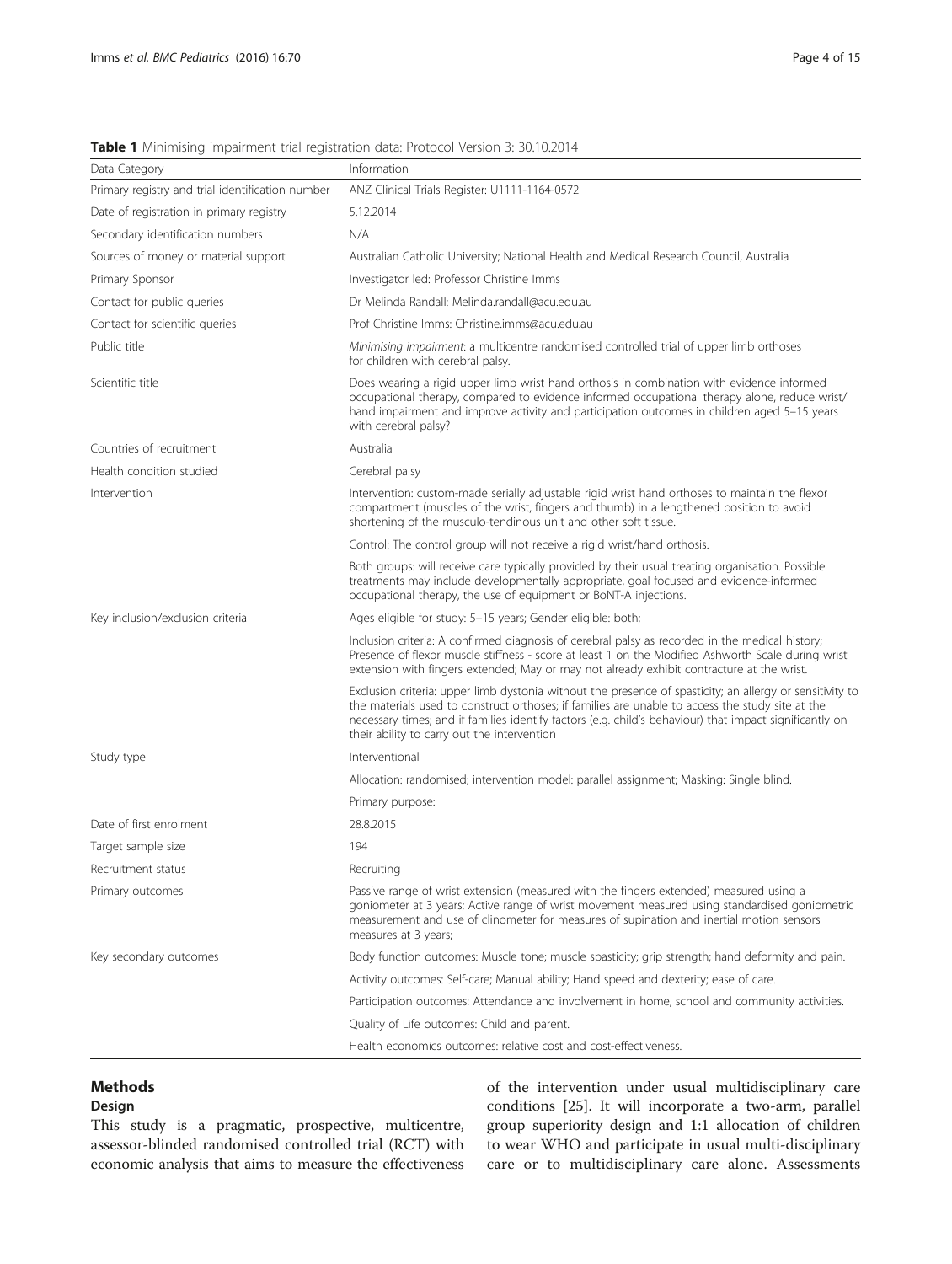will be completed at baseline, and every 6 months for 3 years.

#### Participants

#### Child participants

Eligible children will be aged 5 to 15 years at the time of recruitment; diagnosed with CP as recorded in their medical history; and present with flexor muscle stiffness of the wrist as indicated by a Modified Ashworth Scale score ≥1 during wrist extension with fingers extended. Children may or may not already exhibit contracture. Parents are required to be able to understand written and spoken English as it is not feasible to translate all study materials into languages other than English.

Prior upper limb surgery is not an exclusion criteria, however, to avoid interfering with surgical outcomes children will only be eligible if they are at least 12 months post-surgery. In addition, children will be excluded from this study if they have upper limb dystonia without the presence of spasticity; an allergy or sensitivity to the materials used to construct orthoses; if families are unable to access the study site at the necessary times; and if families identify factors (e.g. child's behaviour) that impact significantly on their ability to carry out the intervention.

#### Therapist participants

Therapists providing the WHO for any child recruited to the study may be occupational therapists or physiotherapists. They will be asked to consent to providing data related to their discipline and experience, and about the design and fabrication of orthoses they provide to recruited child-participants at each occasion of manufacture or adjustment.

#### **Ethics**

Ethical approval has been received from the Australian Catholic University (HREC: 2014 317 V), Cerebral Palsy Alliance in NSW (HREC: 214-08-02), Monash Children's Hospital (HREC: 14199B) and The Royal Children's Hospital (HREC: 34280A) in Victoria and the Princess Margaret Hospital in Western Australia (HREC: 2014060). Parents or guardians of all child-participants will provide informed written consent for their child to take part in the study, as well as consent to complete questionnaires. Children aged 12 years or older will be asked to assent to taking part in the trial if they are capable of doing so. Modifications to the protocol will be reported to each HREC, all investigators and noted on the trial registry.

#### Sample size

Sample size calculations were performed according to the primary dependent variable: passive range of movement of wrist extension (measured with fingers extended) at 3 years. Sample size calculations were based on data provided by

Rameckers et al. [26] who reported a baseline standard deviation (SD) of 12.4° of passive wrist extension in a group with hemiplegic CP. Rameckers et al. [26] included a more homogeneous group of children than we intend and, therefore, in the absence of clear evidence in the literature, the variability has been estimated to approximate 22° (10° greater than Rameckers et al.'s more homogenous group). Based on a SD of 22° for the primary outcome, 77 participants per group would be required to detect a 10° between-group difference in passive range of movement at 36 months with 80 % power and a two-tailed level of significance of 0.05. A 10° difference was chosen as differences greater than 5 to 10° of movement are deemed clinically important [21]. We used data from our previous successfully completed RCTs of upper limb interventions for children with CP to estimate withdrawal and loss-to-follow-up rates. Prior withdrawal rates ranged from 0 to 10 %, with an additional loss-to-follow up in these RCTs ranging from 0 to 3 % over periods of 6 months. We anticipate that lossto-follow up in this 3 year study will be higher than 3 %, and thus estimate a 10 % loss. Consequently we predict a combined withdrawal/loss-to-follow-up rate of 20 %. Based on these estimates, we aim to recruit 194 children. Of note, children may have both limbs included in the study. The presence of two limbs was not included in the sample estimates but will be used in the analyses. Including both limbs will increase study power; hence the sample size is expected to be conservative if two limbs are included for some children. Randomised trial experience in Australia suggests we will require at least 12 months to recruit the required sample.

#### Recruitment

This multicentre trial will be conducted in Victoria (Monash Children's Hospital and The Royal Children's Hospital), Western Australia (Princess Margaret Hospital and The Ability Centre) and New South Wales (Cerebral Palsy Alliance). The treating clinical teams at each trial site will identify potential participants and provide written and verbal information about the study to potential families (see Fig. 1: Study flowchart). Study advertisements, which will include contact details for the project coordinator and the research assistant assigned to respective sites, will be distributed to clinicians and families. Further advertising will be done through site-specific newsletters, websites and social media with an invitation to contact study personnel or treating therapists for more information about the study. Eligibility will be determined through discussion with parents and clinical examination of the child's upper limb/s.

#### Randomisation

Once consent and assent (for those children aged 12 years or more) has been obtained by the research assistant, and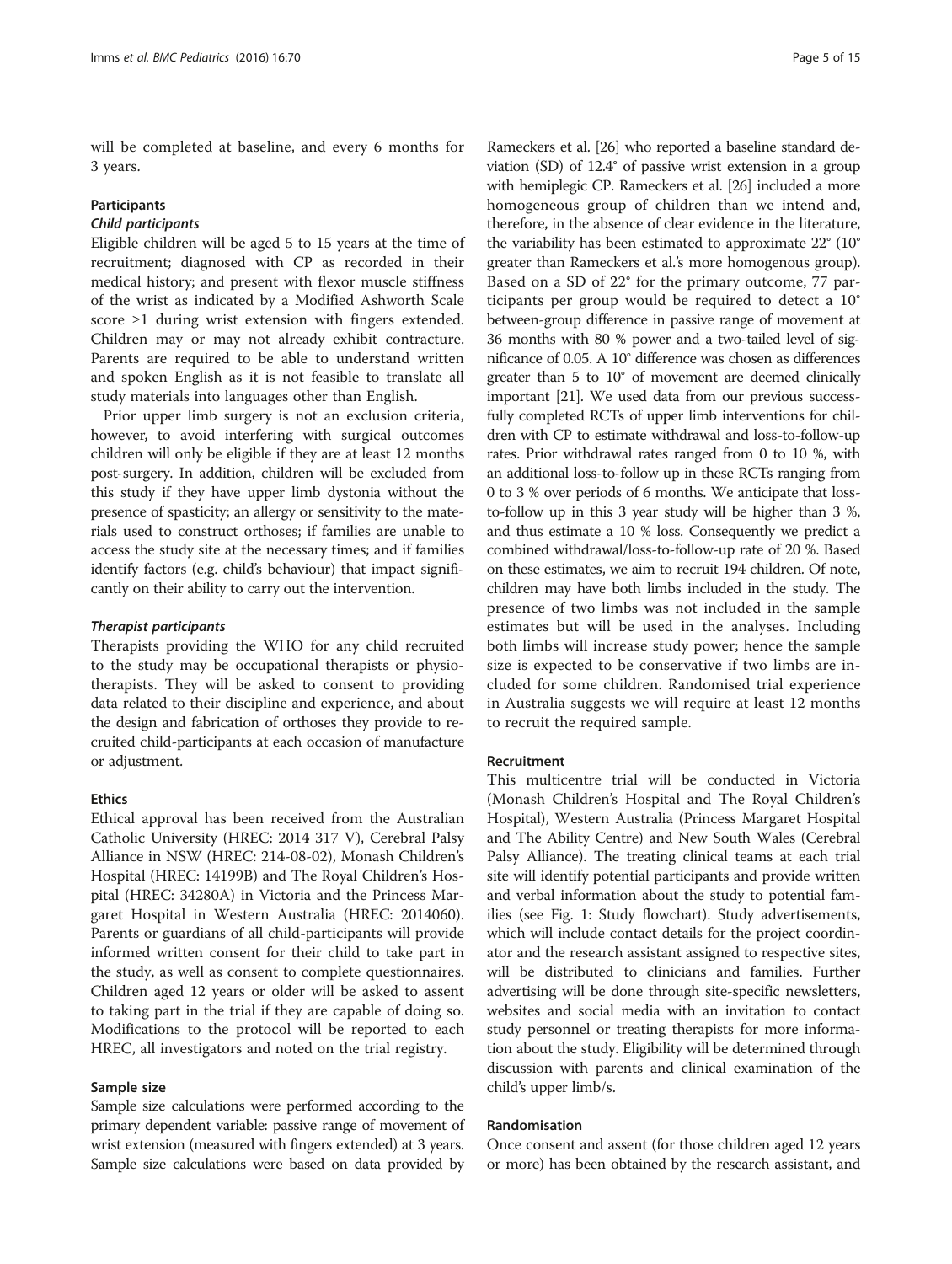

following baseline assessment, children will be randomised to either the treatment or comparison group with an allocation ratio of 1:1, using a web-based randomisation procedure to ensure concealed allocation. Randomisation will be completed using randomly permuted blocks of variable length, stratified by study centre (5 strata), and by passive wrist range of movement (3 strata: wrist extension >0° (fingers extended); wrist extension between −45°-0° (fingers extended); or wrist extension < -45° (with or without finger extension)). For children with bilateral involvement, where both limbs meet inclusion criteria, both limbs will be allocated to the same intervention based on the randomisation sequence and stratification will be based on the passive wrist range of the more involved limb. Data will be collected for both upper limbs and included in the analysis at the end of the study for limb-based outcomes.

#### Interventions

All children will receive care typically provided by their usual treating organisation. Possible treatments include occupational therapy (e.g. goal-directed training, intensive bimanual therapy), prescription and use of equipment and /or BoNT-A injections. Some children may already have been prescribed a WHO. The WHO of those children allocated to the intervention group will be assessed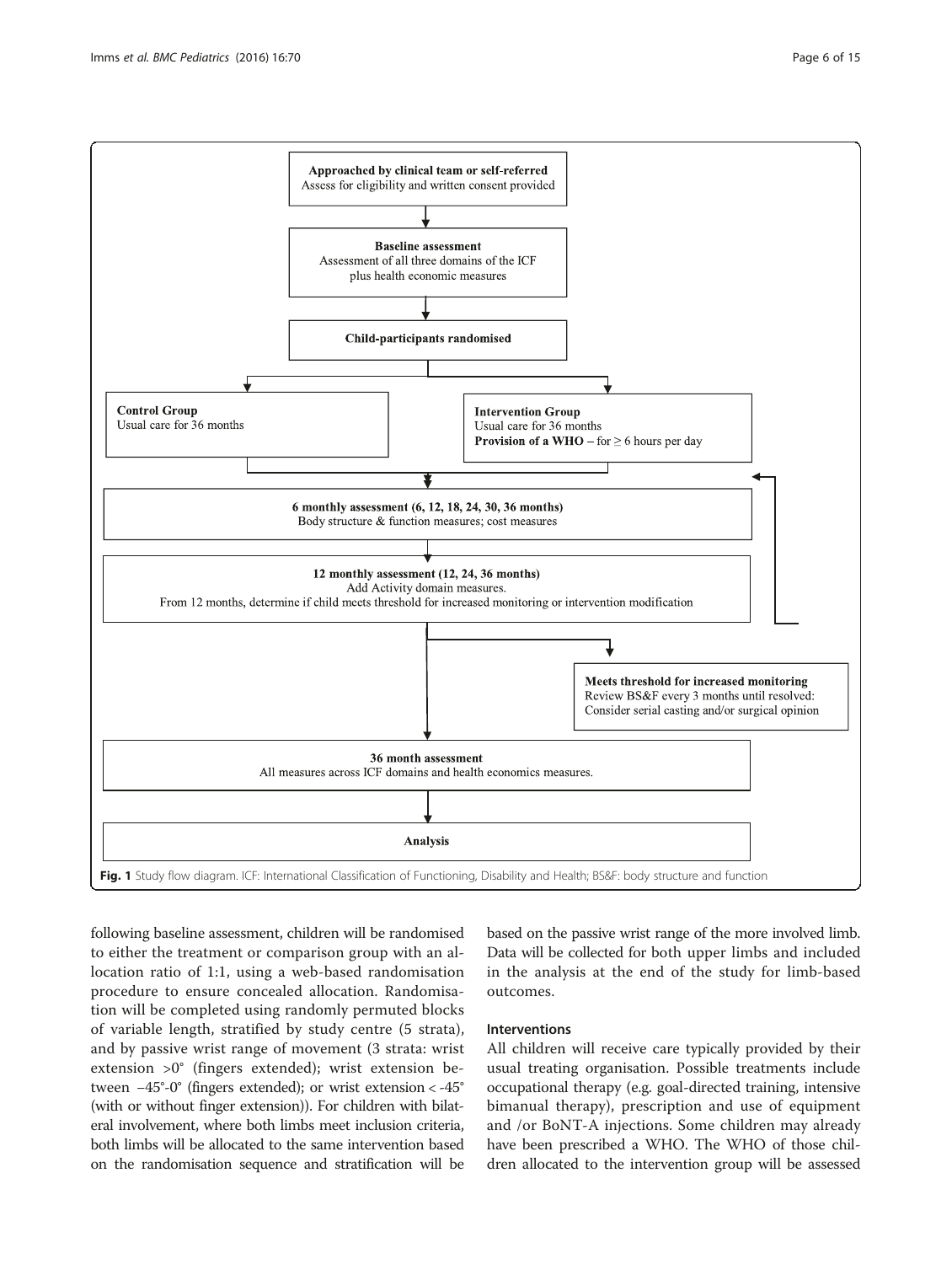to ensure it meets the intervention protocol, and adjusted if necessary. Those in the control will cease wearing their WHO. Due to the pragmatic nature of this trial, study duration and anticipated heterogeneity of the study sample and possible co-interventions, it will not be possible to standardise co-interventions, however a detailed log will be kept and efficacy/efficiency implications of a non-standardised comparator will be carefully assessed.

#### Treatment group

The treatment group will receive a custom-made serially adjustable rigid WHO to maintain the flexor compartment (muscles of the wrist, fingers and thumb) in a lengthened position to avoid shortening of the musculotendinous unit and other soft tissue. For children with unilateral involvement only one hand will be provided with an orthosis. For children with bilateral involvement, both hands will be treated if clinically indicated. The WHO may involve variations of a volar or dorsal/volar orthosis. Volar orthoses are placed on the palmar aspect of the hand and forearm; dorsal/volar orthoses have a component on the palm and a second, linked component on the back of the forearm. Both types of orthoses are designed and fabricated to achieve the same aims. Orthoses will be made of thermoplastic material, which when gently heated loses rigidity allowing it to be conformed to the child's arm in the required position. On cooling, thermoplastics regain rigidity. Straps will be used to maintain the correct position of the child's wrist/hand in the orthosis.

As there is no evidence to guide the optimal position to achieve with orthoses, wearing regimes or follow-up procedures, a national group of expert occupational therapists developed consensus-based guidelines to include in the study operating procedures. Rather than specify muscle and joint positions to achieve with orthoses, these guidelines provide principles to guide individualised positioning of the thumb, fingers and wrist in the orthosis based on the available passive range of motion of the flexor compartment and the relative contribution of wrist and finger flexor stiffness. Briefly, the thumb is positioned midway between full extension and abduction to maintain web space while avoiding metacarpal-phalangeal (MCP) joint hyperextension. Fingers are placed in a small amount of flexion (10–30° at MCP and inter-phalangeal joints) to prevent the hand slipping in the orthosis. The orthosis is then fabricated to maintain thumb and finger position with the wrist positioned in the orthosis to achieve stretch to the flexor compartment. Each WHO will be fabricated following a clinical assessment of the child's range of motion and muscle tone. Therapists in participating study sites will fabricate the orthoses as part of their usual clinical duties to achieve an individualised position of the wrist and hand according to

pre-determined principles outlined in the consensusbased guidelines.

To achieve a prolonged positioning effect, children will be asked to wear the orthosis for a minimum of 6 h for each 24 h period of the 3 years of the study [27]. Although night time wear is recommended, it may be appropriate for some children to wear the orthosis during the day: for instance, children with more severe impairments who do not use their hands to carry out activities and therefore for whom wearing a WHO is unlikely to impact on functional hand use. Children with bilateral upper limb involvement where both hands meet the criteria for wearing an orthosis will be asked to wear both orthoses each night. If sleep quality is compromised as a result of concurrently worn bilateral orthoses, recommendations will be to: (i) wear both orthoses each day; or (ii) wear one orthosis at night, the other during the day; or (iii) alternate wear of each orthosis on alternating nights.

The therapists who manufacture the WHO will monitor them in a manner consistent with usual clinical practice. Orthoses will be replaced or serially adjusted over time according to clinical indications to accommodate growth, ensure good fit and maintain appropriate positioning. Serial adjustment involves re-heating the orthosis and remoulding it to achieve an adjusted position. The altered position may be in a position of greater wrist/finger extension in response to improvement in range of motion or reduced muscle stiffness, or in a position of reduced wrist/finger position if range of motion decreases or muscle stiffness increases.

Families will be provided with verbal and written instructions for donning, caring for and cleaning the orthoses; wearing regimes and guidance for facilitating the child to wear orthoses. Consistent with usual clinical practice, families will be asked to contact the therapist who manufactured the WHO if any difficulties with orthosis wear arise such as rash, red marks, bruises, pain or difficulties wearing the orthosis for 6 h per 24 h period.

Fidelity of intervention will be considered in three ways. Therapists fabricating orthoses will be educated by study personnel regarding study requirements, orthoses fabrication and wearing principles, which will also be documented in the standard operating procedures provided to each participating therapist. Participating therapists will complete a questionnaire to record details of the design and fabrication of the orthosis and photograph each orthosis on completion of fabrication to provide study personnel with a digital image for evaluating orthosis manufacture against the pre-determined principles. These photographs will also enable assessment of the nature and design of orthoses used in the study. Data related to adjustments made to the WHO over the study period will also be collected. Finally, the frequency and duration that each child wears the orthosis will be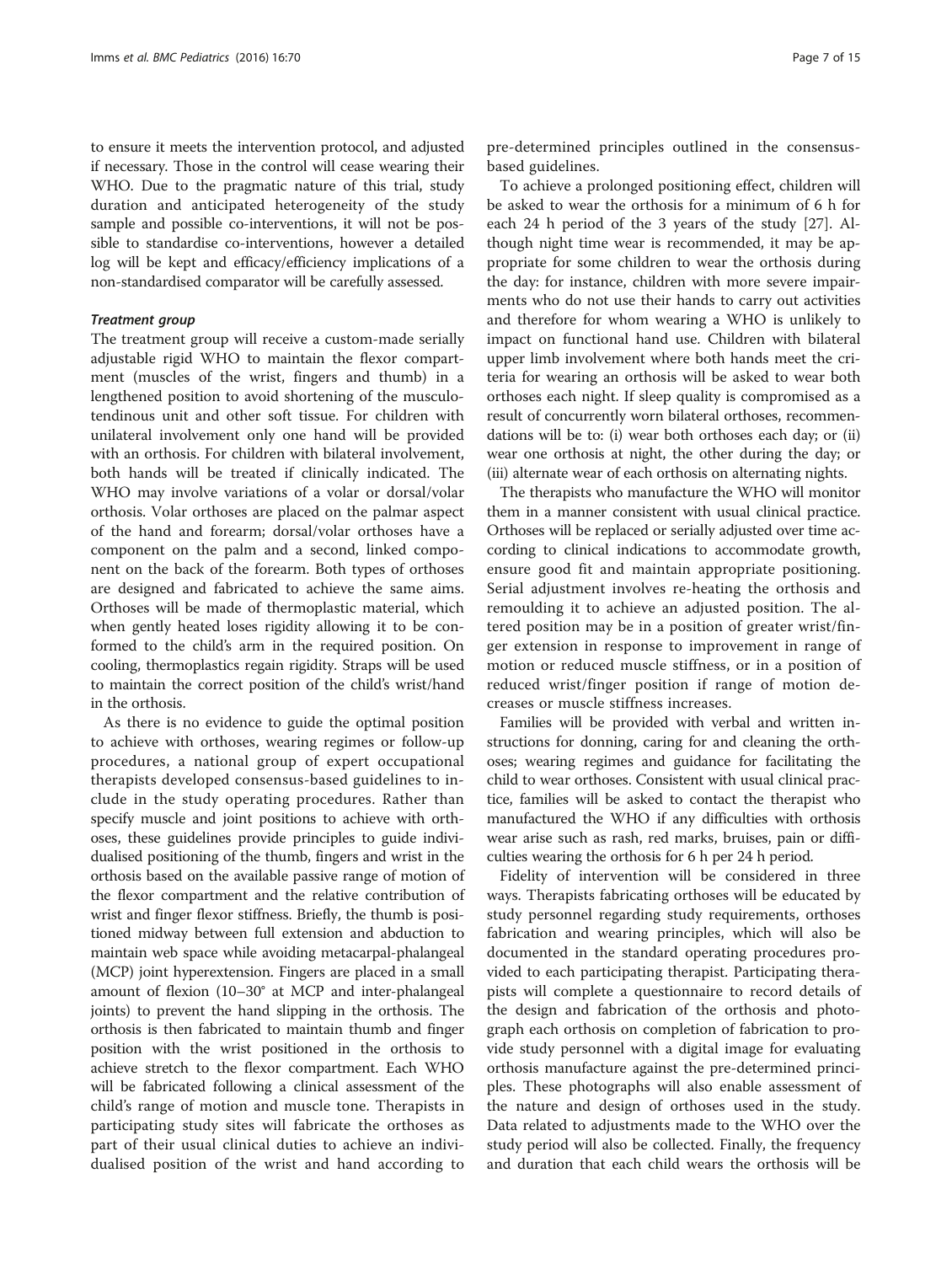recorded daily using a custom-designed application for Android and Apple mobile devices known as Therapy App (TherApp) (see Intervention adherence for details).

#### Control group

The control group will receive usual multidisciplinary care without a WHO. Prior to consenting, parents will understand that a child entering the study with a prescribed WHO and allocated to the control group will cease wearing it. Parents and children will be advised there is debate about effectiveness; the study will generate evidence to inform future practice. They will also be informed that children in either group could lose ROM during the trial period as this is the natural history of CP, and because of this, their child will be monitored closely throughout the 3 year study period.

#### Intervention – modifications

Children in either group could lose range of movement through the trial period as this is the natural history of CP. In addition, the trial will run for an extended period (3 years) during which growth and physical development will influence children's outcomes. Both groups will, therefore, be carefully monitored for loss of range of motion over time.

Children will be monitored for the first 12 months following enrolment according to the study protocol and will not receive any modification to the intervention during this period. Children assessed at or after the 12-month time point who have lost ≥30° passive range of wrist extension or increased by  $\geq 2$  categories on the Modified Ashworth Scale, compared to baseline, in either group will be eligible for increased monitoring. This involves reassessment at 3-monthly intervals and may, in consultation with the child's parents and treating team, involve either serial casting to regain range of movement and/or a referral for a surgical opinion. Casting is common clinical practice in children with CP to achieve increased passive range of motion over the short term [10].

#### Criteria for withdrawal

Withdrawal criteria, which apply to all children, have been specified a-priori to ensure child safety, quality of study data, and the ability to answer the research questions. Children who receive a diagnosis other than CP or their movement disorder evolves to dystonia without the presence of spasticity, will be withdrawn from the study and all data removed from analyses. Children who have a surgical intervention to the included upper limb or more than three episodes of casting as a modification to treatment during the course of the study may discontinue study treatment but will be followed until study completion and be included in the statistical analyses where possible.

#### Concomitant care

Children may participate in a range of upper limb interventions throughout the study according to usual multidisciplinary care, such as assistive technology or equipment and devices, upper limb BoNT-A injections, intensive bimanual therapy, early intervention, goal-directed training, home programs, modified constraint-induced movement therapy, or parent education/coaching [16]. Choice of concomitant interventions will be determined by the child's family and treating team and will be recorded.

#### Intervention adherence

Adherence to the allocated intervention will be recorded using TherApp, which is the equivalent to an electronic diary. TherApp will be used in conjunction with a studyspecific questionnaire to assist with measurement of WHO adherence, type of co-interventions and incidence of side effects from orthosis wear. Families of children with CP were consulted about the content, feasibility and implementation of TherApp.

Group allocation (concealed from the assessors) and personal details will be programmed into TherApp at the time of randomisation to ensure appropriate questions are asked about each child. Parents nominate the time for a daily and/or weekly reminder to be sent to their phone or device. For children in the intervention group, TherApp sends a daily prompt to parents requesting information on daily wearing duration and a weekly request for details on adverse events due to wearing orthoses, or any difficulties the child or family experience with wearing orthoses. TherApp will prompt parents to contact their child's treating therapist if needed. We anticipate this will facilitate adherence to the provision of the WHO and contribute to treatment fidelity. If TherApp registers no response to the daily prompt, an automated email alert to the research assistant enables appropriate follow up. Parents of children in both groups will also receive a weekly TherApp request to record upper limb therapy received in the previous week. Data recorded on TherApp will be extracted prior to each assessment period and supplemented with 6-monthly parent interviews to record additional details about concomitant therapy in the preceding period.

In addition to the TherApp, a novel pressure sensor has been engineered to record the time orthoses are worn. Three sensors will be implanted in the contactsurface of the orthosis (under the thumb, fingers and wrist). The sensors developed for this study use wireless, blue tooth technology and have a sampling rate of 1Hz per second. This tiny device is printed on material safe for human consumption using 3-Dimensional printing technology to meet the combined requirements of accurate measurement, protection of skin integrity associated with device pressure and protection of the child from swallowing a small item. Data obtained from the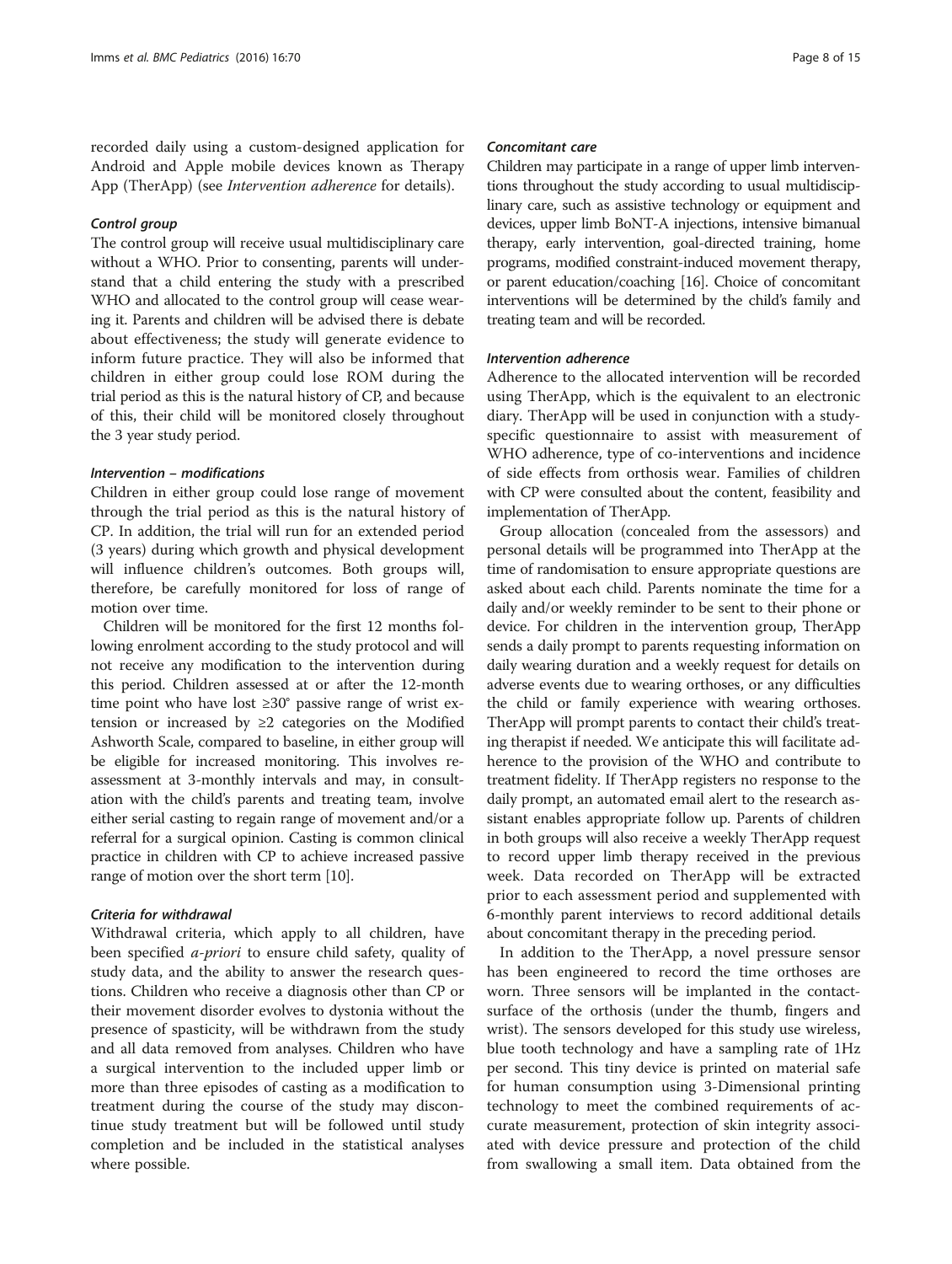sensor will be used to validate parent-report data extracted from the TherApp in a subset of participants.

#### Data collection and analyses Assessors and details of blinding

Assessors will be occupational therapists or physiotherapists blinded to the treatment group of the child. Each assessor will be trained by a chief investigator in reliable administration of all measures and provided with a study assessment protocol to ensure consistency of assessment techniques between assessors. Multiple efforts will be made to retain blinded status of assessors. Treating therapists, research personnel, child-participants and families will be routinely reminded that it is critical that blinding of the assessor is retained and the assessor will remind the family of this on initial contact at each assessment. Study numbers allocated to children will not contain a fixed code denoting intervention group. The success of blinding will not be measured as methodological experts argue against such practice [28]. Therapists providing the WHO are unable to be blinded to treatment group and hence may adjust co-interventions differently in the two groups. Measurement of co-interventions and comparisons between groups is therefore is an important part of this trial. Blinding of parents and participants to intervention group is not possible.

#### Demographic and diagnostic characteristics

Consistent with best practice in CP [1], the severity of CP will be assessed and classified at baseline using the Gross Motor Function Classification System [29], Manual Ability Classification System [23], Communication Function Classification System [30] and Bimanual Fine Motor Function scale [31]. In addition, the type of movement disorder (that is, spastic or mixed) and severity of spasticity in the included upper limb(s) will be rated using the Hypertonia Assessment Tool [32] and the Australian Spasticity Assessment Scale [33, 34] respectively. Information from these tools will help to describe the characteristics of the study sample and be used in post-hoc analyses of outcomes. A study specific questionnaire will measure a range of demographic and other variables including age, gender, associated conditions (intellectual disability, sensory impairments), family configuration, range of services received and socio-economic status as defined using the Socio-Economic Index for Areas data [35].

#### Outcome measures

The primary outcome measure is passive range of wrist extension (measured with the fingers extended). Range of wrist movement is operationalised from -70° (full wrist flexion) to  $+80^\circ$  (full wrist extension) where  $0^\circ$  indicates a neutral position. Range of movement will be measured using a goniometer for extension/flexion movements, an inclinometer for supination/pronation and inertial motion sensors. Inertial motion sensors, constructed specifically for the trial, will be used to measure active and passive wrist extension, with fingers extended as well as functional range of wrist extension elicited during standardised tasks. Other measures across the domains of the ICF will also be used to evaluate the effect of the intervention. Table 2 displays each variable, the measurement tool selected and provides an overview of psychometric evidence for the selected tools.

#### Economic analysis

Economic analysis in the context of trials is designed to answer one or both of two questions: i) does the treatment being evaluated offer value-for-money (i.e. 'allocative efficiency'); and ii) if so, how best to design/implement it (i.e. 'technical efficiency'). In this trial we are focussed on technical efficiency. Specifically, is the care pathway more cost-effective with the addition of a WHO for children with CP than without? Economic methods have been chosen therefore to focus on appraisal using trial-based data (with limited economic modelling) and to deal with variability in usual multidisciplinary care. A comprehensive analysis of usual care activities will enable: i) specification of a weighted average usual care pathway (i.e. weighted by activity prevalence); ii) incremental cost-effectiveness ratios (ICERs) presented by state/site, as well as by overall trial results; and iii) extensive sensitivity/uncertainty analyses to detail cost and outcome drivers.

The technical efficiency focus will make cost-effectiveness analysis (CEA) and cost consequences analysis (CCA) the primary analysis, with ICERs that focus on body function, activity measures and child/family quality of life and health utility outcomes from both health sector and service funder perspectives. The key trial-based ICERs are: i) the 'net cost per 10° improvement in passive range of movement at 3 years'; ii) the 'net cost per unit of improvement on the Cerebral Palsy-Quality of Life' measure; iii) the 'net cost per Adult Quality of Life-8 Dimensions' [36] improvement for parent/carer; and iv) the 'net cost per Child Health Utility 9D' [37] improvements for children. While economic quality of life instruments are usually focussed on value-for-money comparisons, the difficulties in modelling longer term outcomes in this trial, leads to their primary purpose being to help establish technical efficiency. ICERs will be reported as both point and range estimates. In the CCA, ICERs will be reported and interpreted alongside the full range of body function and activity measures collected. A Cost-Utility Analysis (CUA) with variable time horizons and best available data will be included in sensitivity analysis against a specified decision threshold (i.e. < \$50,000 per QALY). In addition to the CEA/CCA and CUA, a broader economic approach will be undertaken to capture policy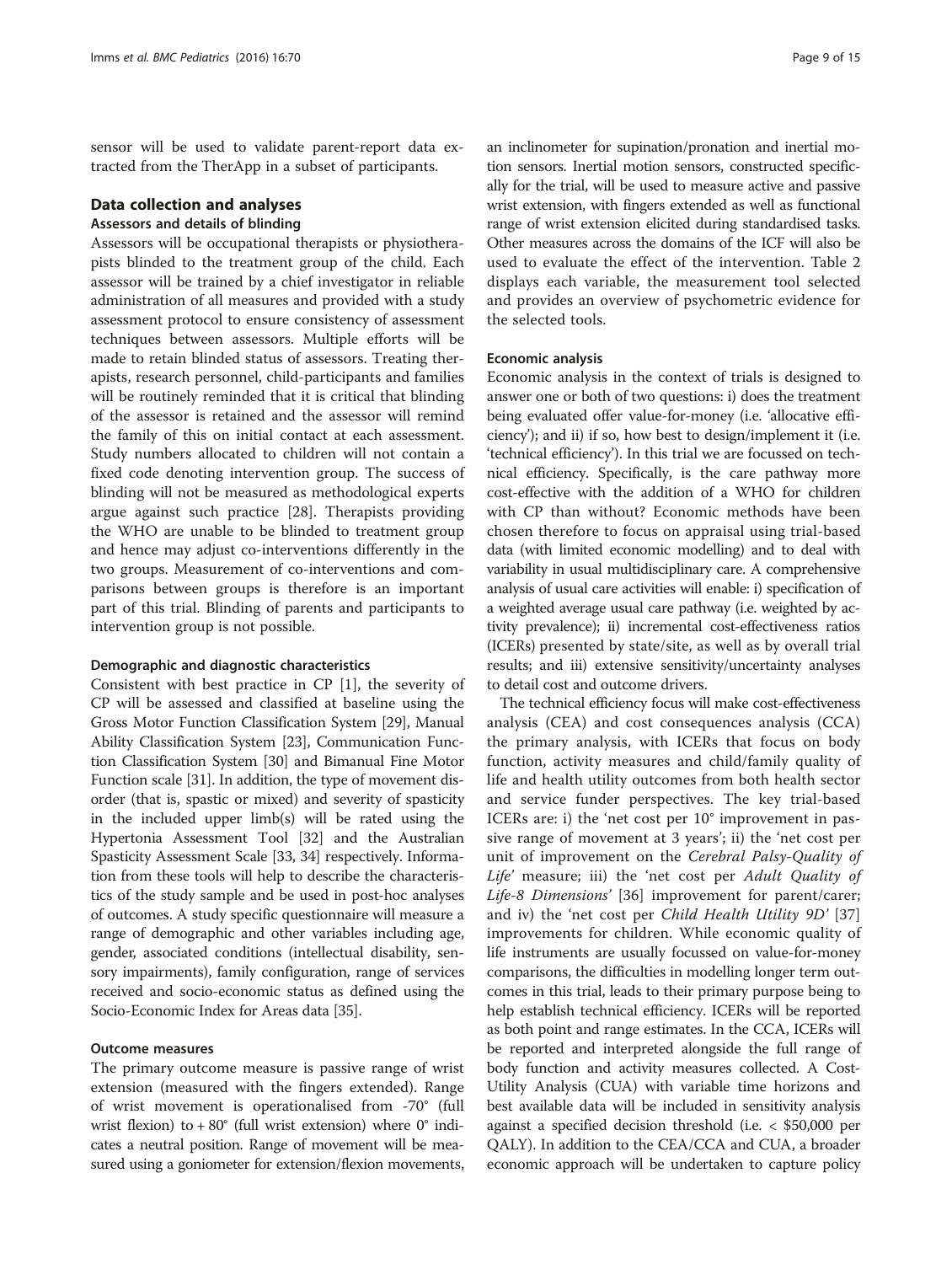#### Table 2 Variables and outcome measures

| Variable                                                                                                                                                                                                                 | Measurement tool                      | Additional information                                                                                                                                                                                                                                                                                                                                                                                                                                                                                                                                                                                                                                                                                                                                                                                                                                                                                     |
|--------------------------------------------------------------------------------------------------------------------------------------------------------------------------------------------------------------------------|---------------------------------------|------------------------------------------------------------------------------------------------------------------------------------------------------------------------------------------------------------------------------------------------------------------------------------------------------------------------------------------------------------------------------------------------------------------------------------------------------------------------------------------------------------------------------------------------------------------------------------------------------------------------------------------------------------------------------------------------------------------------------------------------------------------------------------------------------------------------------------------------------------------------------------------------------------|
| ICF level: Body function: baseline, 6, 12, 18, 24, 30, 36 months                                                                                                                                                         |                                       |                                                                                                                                                                                                                                                                                                                                                                                                                                                                                                                                                                                                                                                                                                                                                                                                                                                                                                            |
| Passive range of motion: elbow extension,<br>wrist extension (with fingers extended), wrist inclinometer for measures of supination;<br>extension (with fingers flexed), supination                                      | Standardised goniometric measurement; | Goniometric measurements have a high level of<br>intra-rater reliability when measuring passive range<br>of movement in the lower limb in children with CP<br>(ICC >.80) and SEM of 3.5° [44, 45].                                                                                                                                                                                                                                                                                                                                                                                                                                                                                                                                                                                                                                                                                                         |
|                                                                                                                                                                                                                          | Inertial Motion sensors.              | Inertial motion sensors (see additional information<br>below) will be used to measure passive wrist extension<br>with fingers extended only.                                                                                                                                                                                                                                                                                                                                                                                                                                                                                                                                                                                                                                                                                                                                                               |
| Active range of movement: elbow extension, Standardised goniometric measurement<br>wrist extension (with fingers extended), wrist and use of inclinometer for measures of<br>extension (with fingers flexed), supination | supination.                           | See additional information above.                                                                                                                                                                                                                                                                                                                                                                                                                                                                                                                                                                                                                                                                                                                                                                                                                                                                          |
|                                                                                                                                                                                                                          | Inertial Motion sensors               | Inertial motion sensors (see additional information<br>below) will be used to measure active wrist extension<br>with fingers extended only.                                                                                                                                                                                                                                                                                                                                                                                                                                                                                                                                                                                                                                                                                                                                                                |
| Functional range of wrist extension during<br>standardised tasks.                                                                                                                                                        | Inertial Motion sensors.              | A wireless inertial motion sensor for children has been<br>designed and engineered for this trial to measure wrist<br>flexion/extension movement during functional activity.<br>The sensors use a combination of inertial sensor<br>technologies to provide an accurate estimate of<br>orientation referenced to a fixed frame [46]. Once<br>correctly positioned they wirelessly capture movement<br>with 3° of freedom in a virtual reality environment to<br>provide continuous kinematic data during unrestricted<br>functional movements. The validity and reliability of the<br>newly developed sensor has been assessed with 10<br>children with CP (aged 4-12 years) against 3DMA, the<br>'gold standard' method to quantify movement.<br>Preliminary data demonstrates the inertial motion<br>sensors have excellent static and dynamic accuracy<br>$(+/-0.5$ and $+/-1.2^{\circ}$ respectively). |
| Muscle stiffness (finger flexors, wrist flexors,<br>pronators and elbow flexors)                                                                                                                                         | Modified Ashworth Scale [47]          | The six point Modified Ashworth Scale has moderate<br>intra-rater reliability when assessing the elbow (ICC 0.66)<br>and wrist flexors (ICC 0.57) in children with CP [48].                                                                                                                                                                                                                                                                                                                                                                                                                                                                                                                                                                                                                                                                                                                                |
| Muscle spasticity (finger flexors, wrist flexors,<br>pronators and elbow flexors)                                                                                                                                        | Modified Tardieu Scale [47]           | The Modified Tardieu Scale has moderate to high<br>intra-rater reliability when assessing the elbow (ICC 0.65)<br>and wrist flexors (ICC 0.92) in children with CP [48].                                                                                                                                                                                                                                                                                                                                                                                                                                                                                                                                                                                                                                                                                                                                   |
|                                                                                                                                                                                                                          | Australian Spasticity Scale [33]      | The Australian Spasticity Assessment Scale has demonstrated<br>moderate to high inter-rater agreement (47-100 %) [33]                                                                                                                                                                                                                                                                                                                                                                                                                                                                                                                                                                                                                                                                                                                                                                                      |
| Grip strength                                                                                                                                                                                                            | Hand held dynamometer (CITEC)         | Dynamometery has been shown to have excellent levels<br>of inter-rater (ICC 0.95) and test-re-test reliability<br>(ICC 0.96) when measuring strength in the hand of<br>children with hemiplegic CP [49].                                                                                                                                                                                                                                                                                                                                                                                                                                                                                                                                                                                                                                                                                                   |
| Hand deformity                                                                                                                                                                                                           | Neurological Hand Deformity           | The Neurological Hand Deformity Classification has                                                                                                                                                                                                                                                                                                                                                                                                                                                                                                                                                                                                                                                                                                                                                                                                                                                         |

Classification Scale [50]

Thumb position **House Thumb in Palm classification** [51] This measure has been developed for children with CP

0.74 (test-re-test agreement) [49, 52]. Hand pain Study specific questionnaire The study specific questionnaire was developed for this study to document parent perception of domains unable to be captured in existing measures. Questions will be completed by the child where possible or by a parent/ carer proxy. Although proxy respondents are known to underestimate pain, parent-reported pain will be required for children who are more severely cognitively impaired

or unable to communicate their pain effectively.

evidence of reliability for children with spastic cerebral palsy with high inter-rater agreement (Kappa 0.87) and

based on the predictors of surgical success and has been found to be reliable: Kappa = 0.73 (rater agreement) and

intra-rater agreement (Kappa 0.91) [15]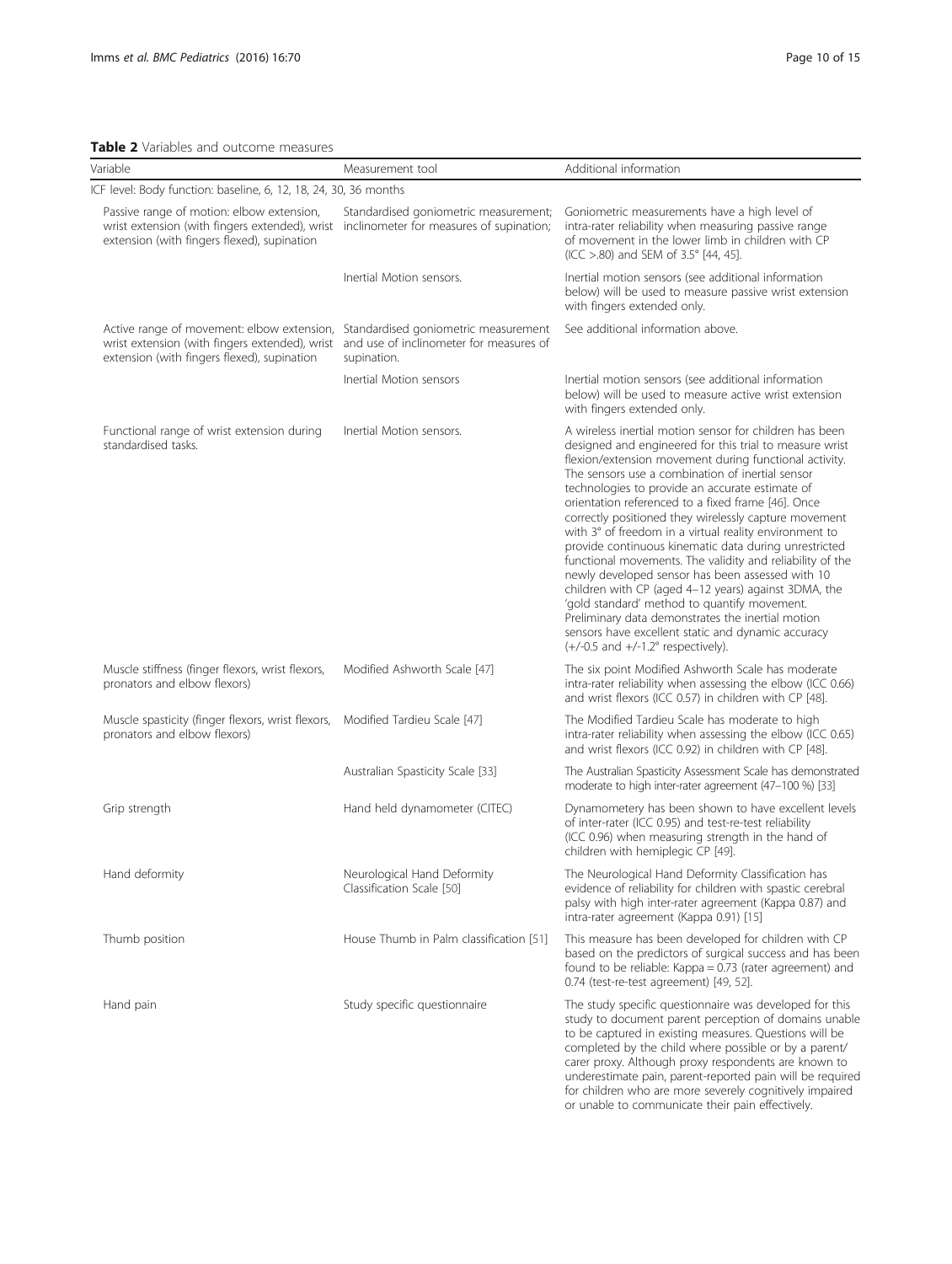#### Table 2 Variables and outcome measures (Continued)

| Activity domain of the ICF: baseline, 12, 24 & 36 months       |                                                                                       |                                                                                                                                                                                                                                                                                                                                                                                                                                                                                                                                                                                                                                                     |  |
|----------------------------------------------------------------|---------------------------------------------------------------------------------------|-----------------------------------------------------------------------------------------------------------------------------------------------------------------------------------------------------------------------------------------------------------------------------------------------------------------------------------------------------------------------------------------------------------------------------------------------------------------------------------------------------------------------------------------------------------------------------------------------------------------------------------------------------|--|
| Self-care skills                                               | Pediatric Evaluation of Disability<br>Inventory - Computer Adaptive Test [53]         | This is a standardised assessment of how children with<br>impairments function in the context of their daily life.<br>The Pediatric Evaluation of Disability- Computer Aided Test<br>provides an accurate and precise assessment of abilities in<br>four functional domains (ICC 0.99). For this trial only data<br>from the Daily Activities domain will be collected.                                                                                                                                                                                                                                                                             |  |
| Manual ability                                                 | ABILHAND-Kids [54]                                                                    | This tool has been Rasch analysed and has demonstrated<br>validity and appropriate range and measurement precision<br>for clinical practice and research: reliability: $R = 0.94$ ;<br>reproducibility over time: $R = 0.91$ [54].                                                                                                                                                                                                                                                                                                                                                                                                                  |  |
| Speed and dexterity                                            | Box and Blocks Test [55]                                                              | This test has a high level of intra-rater (ICC 0.99) and<br>test-retest reliability (ICC 0.85) [56].                                                                                                                                                                                                                                                                                                                                                                                                                                                                                                                                                |  |
| Hand function                                                  | Modified House Scale [57]                                                             | This scale is reliable in children with CP: inter rater reliability<br>(ICC 0.94-0.96); intra rater reliability (ICC 0.93-0.96) [57].<br>Rasch analysis was performed on the original scale and the<br>items reduced: analysis suggests that the modified version<br>demonstrates good construct validity [58].                                                                                                                                                                                                                                                                                                                                     |  |
| Ease of care-giving                                            | Study specific questionnaire                                                          | Parent response to specific questions regarding the child's<br>ability to use their hands in self-care tasks or, for children<br>with severe forms of cerebral palsy the ease with which<br>parents or carer's can complete daily tasks of care for them.                                                                                                                                                                                                                                                                                                                                                                                           |  |
| Participation domain of ICF: Baseline & 3 years only           |                                                                                       |                                                                                                                                                                                                                                                                                                                                                                                                                                                                                                                                                                                                                                                     |  |
| Participation                                                  | Participation and Environment<br>Measure-Child & Youth [59]                           | Designed to measure frequency of participation,<br>involvement during participation and the impact of the<br>environment on participation in children aged 5 to17 years<br>[59]. This measure captures participation outcomes in<br>home, school and community contexts. Reliability of the<br>frequency scales (ICC range 0.58-0.84) and involvement<br>scales (ICC 0.69-0.76 is moderate to high [59].                                                                                                                                                                                                                                            |  |
| Child Health related quality of life and<br>care-giving burden | Cerebral Palsy Quality of Life<br>Questionnaire - Child and Teen versions<br>[60, 61] | Due to the varying ages and abilities of the child-<br>participants, both parent- and self-report versions of the<br>Child or Teen CP Quality of Life will be used to measure<br>quality of life. Test-re-test reliability for the Child version<br>was high (ranged from ICC 0.76 to 0.89 across 7 scales)<br>[61], and moderate to high for the Teen version (ICC 0.57<br>to 0.88) [60]                                                                                                                                                                                                                                                           |  |
| Health economic measures: Baseline, 12, 24, 36 months          |                                                                                       |                                                                                                                                                                                                                                                                                                                                                                                                                                                                                                                                                                                                                                                     |  |
| Cost Effectiveness Analysis (CEA)                              | Study specific questionnaire                                                          | Data on type and number of health professional<br>appointments attended by child in preceding 6-month<br>time period will be utilised for calculation of healthcare<br>cost as well as out of pocket costs to families. Net<br>incremental costs expressed as ICER to meaningful<br>clinical and physical outcomes (e.g. selected from body<br>function domains; activity domains; and the clinical quality<br>of life questionnaire).                                                                                                                                                                                                              |  |
| Cost Utility Analysis (CUA)                                    | Child Health Utility -9 Dimensions [37]                                               | Net ICER to the quality of life improvement for children                                                                                                                                                                                                                                                                                                                                                                                                                                                                                                                                                                                            |  |
|                                                                | Assessment of Quality of Life 8<br>Dimensions [36]                                    | and parents/carers expressed as QALY using an<br>economic MAUI. Where possible the Child Health Utility<br>will be completed along with the parent proxy version.<br>The Child Health Utility has 9 items, takes 2-3 min to<br>complete and covers worry, sadness, pain, tiredness, an<br>noyance, school work, sleep, daily routine and ability to<br>join in activities. The Child Health Utility-9D demonstrated<br>good validity and high levels of agreement with a similar<br>instrument (ICC: 0.742) [62]. The parent measure of quality<br>of life, the Assessment of Quality of Life 8 Dimensions has<br>high reliability (ICC 0.89) [36]. |  |
| Cost Consequences Analysis (CCA)                               |                                                                                       | CEA/CUA reported alongside a broader documentation<br>of child & family relevant outcomes                                                                                                                                                                                                                                                                                                                                                                                                                                                                                                                                                           |  |

Note: ICC intraclass correlation coefficient, SEM standard error of measurement, 3DMA three dimensional motion analysis, ICER Incremental Costs Effectiveness Ratio, MAUI multi-attribute health utility instruments, QALY quality adjusted life year, CEA Cost effectiveness analysis, CUA Cost utility analysis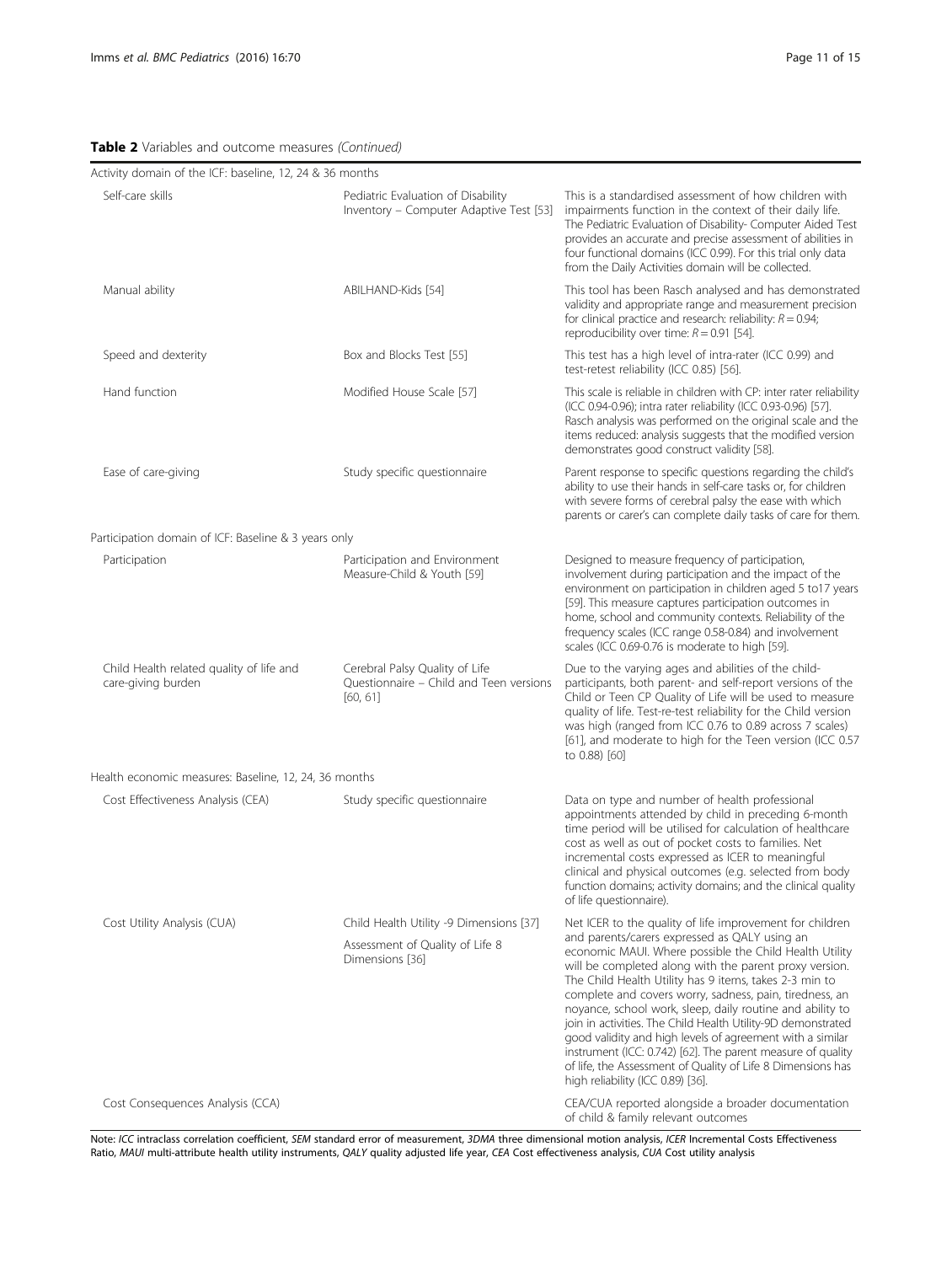and implementation/policy issues (e.g. acceptability to stakeholders, equity impacts, feasibility of implementation, quality of the evidence base) using Assessment of Cost Effectiveness (ACE) methods. ACE has been used across a series of commissioned and NHMRC-funded projects [38].

Costs will be calculated using pathway analysis to document treatment activity, specify unit prices and estimate costs and potential cost offsets across the study groups. For usual multidisciplinary care, a number of pathways will be constructed and analysed separately as well as a weighted average comparator. Costs associated with the WHO will be assessed by expenditure category (i.e. salaries, overheads, consumables) with economic data collected using a logbook; all other healthcare costs will be assessed by incidence category (i.e. who bears the cost) using available information from sources such as the Medical Benefit Schedule and Pharmaceutical Benefit Scheme. Sensitivity/ uncertainty analyses will be undertaken to investigate the robustness of the ICERs to variations in key cost, pathway and outcome parameters in the trial and across sites.

#### Data collection methods for child-participants who exit prematurely

Children may exit prematurely from the study because of voluntary withdrawal or termination of WHO intervention due to harm (e.g. allergic reaction to materials). Participant retention will be supported within the study through provision of routine follow-up and regular feedback on child progress via the TherApp summary report that can be generated by parents throughout the trial. Where possible, all children will be followed to the study end point (3 years) so that data are available for analyses. Lack of adherence to the treatment plan will be recorded using TherApp and will not constitute a reason for withdrawal. Reasons for withdrawal from the intervention, or the study, will be recorded to assist with management of missing data and interpretation of results.

#### Monitoring of harm and adverse events

No harm or adverse events from orthoses are reported in the literature but are occasionally noted in clinical practice; these are temporary and non-sentinel. Harm arising from the WHO could include the development of pressure areas on the skin, pain, disturbed sleep or behaviour, and skin allergies from specific splint materials while wearing the orthosis, and heat during orthosis fabrication. Children in both groups are at risk of a reduction in joint range of movement as part of the natural course of CP during growth and development. Adverse events unrelated to the study may also occur and will be adjudicated by the Data Monitoring Committee. Data related to harm and/or adverse events for all children will be collected throughout the study by the therapist who manufactures the WHO (routine follow up), retrospectively by study research assistants (6 monthly) and via TherApp alerts. If the TherApp registers an adverse event an automated email alert to the study research assistant will enable appropriate follow up.

#### Data management

Data will be collected using a combination of paper-based and web-based data forms supported by the secure Research Electronic Data capture (REDCap) data management system [39] hosted at the Murdoch Childrens Research Institute. REDCap supports quality control measures including rule-based data entry to reduce data entry errors. In addition, data cleaning will be undertaken. Secure electronic data storage will be undertaken using REDCap, and secure (locked) local storage of original paper-based versions of data collected will occur in accordance with ethically approved procedures for each trial site. Participants will be assigned identification codes on enrolment to the study. These codes will be used during data entry so that data are de-identified during analyses and only aggregated data reported to protect the privacy of participants.

#### Statistical methods

The primary analysis will be by intention to treat. Comparison between the intervention and the control groups in the difference from baseline in the passive range of wrist extension (primary outcome) will be presented as the mean difference between the groups and its 95 % confidence interval, obtained using linear regression adjusted for the stratification factors of site and range of passive wrist extension at baseline. The regression model will be fitted using generalised estimating equations (GEE) to allow for the clustering of observations within children for those with both limbs in the study. To explore the effect of the adherence to WHO wearing schedule (i.e. a dose response relationship), a linear regression model will be fitted with compliance to treatment as a predictor and difference in the passive range of wrist extension from baseline to 36 months as the outcome, applied to all study participants. Again this model will be fitted using GEEs to allow for the clustering of limbs within participants. Evidence for an interaction between age and treatment, and between severity (Neurological Hand Deformity Classification) and treatment, will be explored by the inclusion of interaction terms in the linear regression models as well as GEE models. The analyses will be repeated, adjusting for potential confounders including occasions of upper limb BoNT-A injections and frequency of upper limb intervention. Analysis will also be undertaken using the 'per protocol' population excluding children who received surgical intervention or casting during the study. All data available from children who are withdrawn from the study prior to study completion will be used for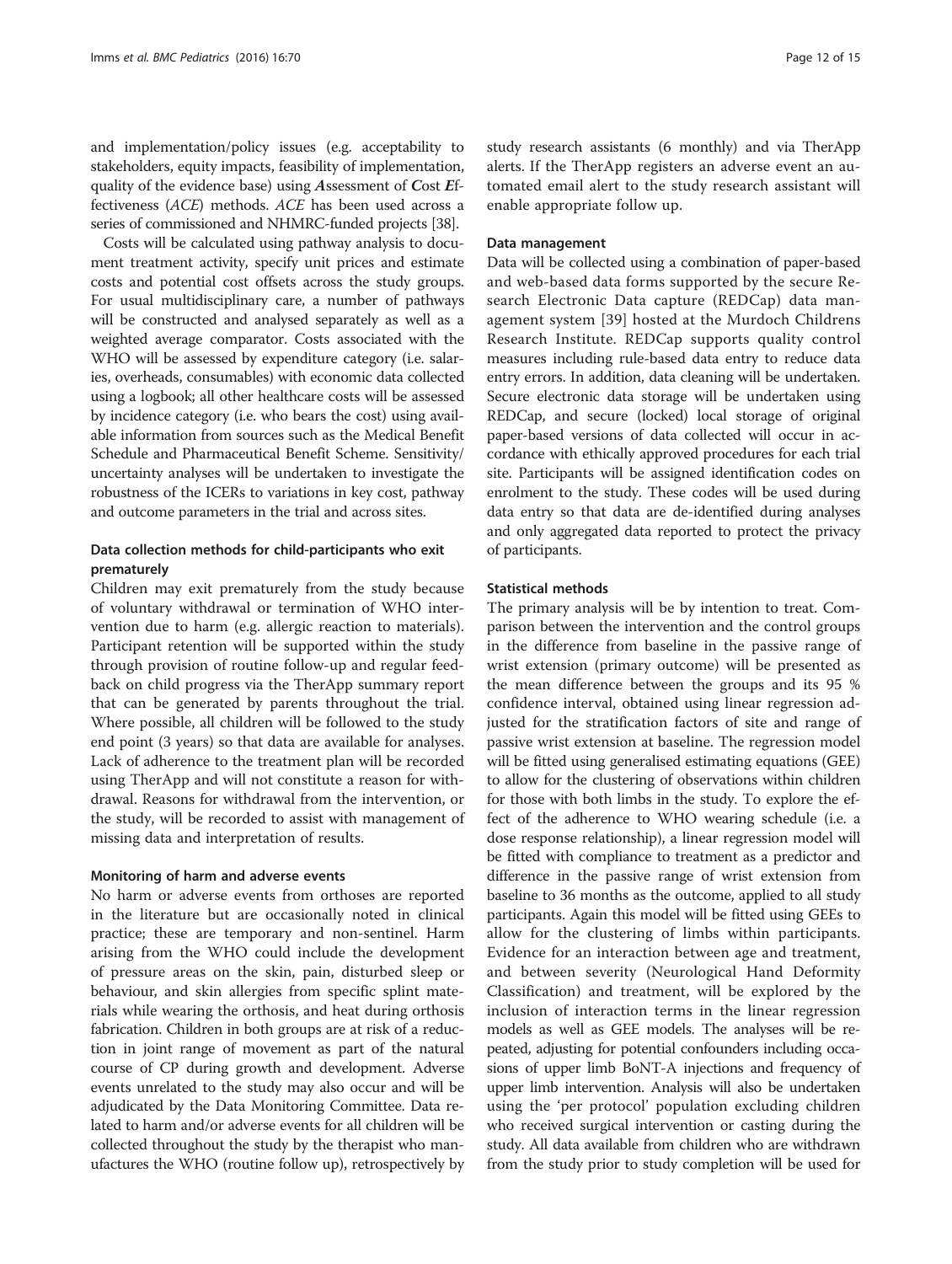analysis. Imputation of missing data will only be considered in the primary analysis if less than 10–20 % of the primary outcome is missing and will be undertaken throughout multiple imputation models.

Depending on whether data are continuous, categorical or dichotomous, the appropriate generalized linear model will be used to estimate the effect of treatment across the study period on secondary outcomes, again fitted using generalised estimating equations. All analyses will be adjusted for the same stratification factors as for the primary analysis and carried out on intention to treat and per protocol populations.

#### Trial governance

A clinical trials agreement is in place between ACU and each trial implementation site that indicates joint intellectual property. A Steering Committee, which includes two parent advisors and all chief investigators, will ensure the study is completed according to the protocol, ethical standards and established timeframes. In addition, the Steering committee will undertake management of the evaluation of the trial and be responsible for establishing a dissemination plan, including peer reviewed publications. Dissemination activities, including attribution of authorship will be undertaken in accordance with the Australian Code for the Responsible Conduct of Research [40]. There are no publication restrictions. The trial Management Committee, based at ACU in Victoria will oversee and manage the day to day operations of the study. State-based advisory groups in Victoria, New South Wales and Western Australia will undertake state-specific implementation. An independent three-person Data Monitoring Committee will review, based on the Damocles Charter, safety, efficacy, participant retention and protocol compliance data and advise regarding protocol variation [11].

#### Trial status

Ethical approval has been received from each participating site; study operating procedures and data collection methods have been finalised; and staff recruited and trained in reliable data collection. Recruitment commenced in 2015 and will be ongoing through 2016.

#### Discussion/conclusion

Hand dysfunction and deformity are prevalent in CP: 85 % of children have spasticity that impacts upper limb structure and function, ≥62 % have wrist flexion deformities, and early onset is common [41]. Strong positive correlations exist between hand posture and function [9, 41]. Hand orthoses are time-consuming to make and are challenging for families to implement and for children to wear, but if they prevent deformity and improve hand function, they are a vital treatment. This RCT should provide high quality evidence to resolve the long debate

about the value of WHO and the specific impact of wrist impairment on activity. In addition, three novel measurement devices will be designed and/or engineered, tested and validated in children within the conduct of this trial: (i) TherApp; (ii) within-orthosis tactile sensors; and (iii) inertial motion sensors. The further application of these devices in a diverse range of clinical and research contexts will constitute a significant intellectual and practical contribution to the health sciences. TherApp has potential for application to support data collection in other health intervention research trials and in clinical practice to support the implementation of interventions and facilitate communication between clients and clinicians. Inertial motion sensors have potential applicability to other interventions focused on outcomes at the body structure and function level of the ICF, such as BoNT-A, and the tactile sensors may also provide data about orthosis fit as well as wearing time, if placed within the orthosis at key points of hand-orthosis contact.

The annual cost of CP in Australia is approximately \$1.5 billion  $(0.14 % of GDP)$  [42]. Lost wellbeing (as a result of disability and premature death) can be valued at a further \$2.4 billion [42]. This research will provide Level II (RCT) evidence [43] to inform clinicians, health services, government funding bodies and parents and carers of children with CP whether the provision of orthoses to prevent upper limb impairment is worth the effort and associated costs. This multicentre RCT along with a companion RCT to be implemented with young children under the age of 3 years will provide high quality evidence of the medium-term effect of rigid upper limb orthoses in children with CP. The second trial aims to determine whether provision of a rigid WHO can prevent the occurrence of contracture and deformity in children aged less than 3 years at time of recruitment. By combining the use of rigid orthoses with usual multidisciplinary therapies, these two trials will investigate a combined intervention more reflective of current best practice than has been previously investigated. The results will provide evidence as to whether the use of rigid upper limb orthoses are needed, or if activitybased therapy alone is sufficient to restore and prevent musculoskeletal impairment in children and adolescents with CP.

#### Abbreviations

ACU: Australian Catholic University; BoNT-A: Botulinum toxin-A; CCA: Cost consequence analysis; CEA: Cost effectiveness analysis; CP: Cerebral Palsy; CUA: Cost utility analysis; GEE: General estimating equations; MACS: Manual Ability Classification System; NHMRC: National Health and Medical Research Council, Australia; QALY: Quality adjusted life years; RCT: Randomised controlled trial; SD: Standard deviation; WHO: Wrist hand orthoses.

#### Competing interests

The authors declare they have no competing interests.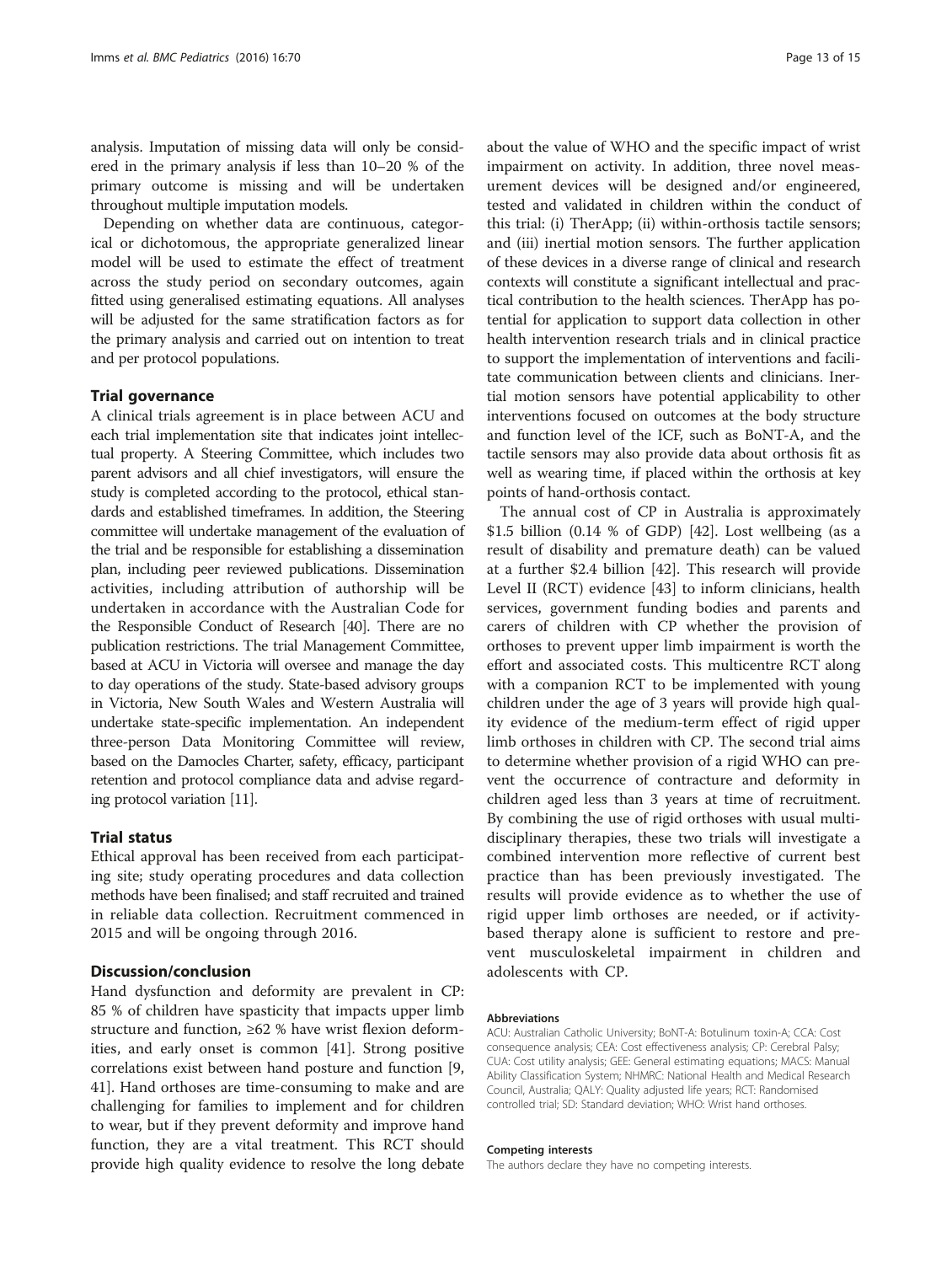#### Authors' contributions

CI, MW, CE, BH, SG, MR and BA conceived the study and initiated the study design and implementation. All authors collaborated on the development and refinement of the study protocol and have read and approved the final version. MR is the National Project Coordinator and is based in Victoria. MW will take responsibility for the study implementation in New South Wales. CE will take responsibility for study implementation in Western Australia. BH and SG will take responsibility for study implementation in Victoria. DR is the lead investigator on the CRE-CP which nominated this study as a key area for investigation. RC and SS are responsible for the design, implementation, analysis and interpretation of the health economics component of the study. FO will lead the statistical analysis and data management components. All authors have read and approved the manuscript.

#### Acknowledgements

Ms Jacqui Wisemantel and Ms Melissa Weston for their support and expertise as parent advisers to the trial.

Dr Katherine Lee, Centre for Epidemiology and Biostatistics at the Murdoch Childrens Research Institute for support with statistical elements of the trial. Mr Simon Garbellini for his contribution to the development of the consensus based guidelines for WHO prescription.

Dr Iain Murray, Mr Weiyang Xu, Dr Cesar Ortega-Sanchez, Department of Electrical and Computer Engineering, Curtin University and Dr Sian Williams, Dr Tifffany Grisbrook and Corrin Walmsley, School of Physiotherapy and Exercise Science, Curtin University for the development of the inertial motion sensors.

#### Financial/material support

This clinical trial is funded through a 5 year grant from ACU (#2013000413) in which CI, MW, BH, CE, SG, MR, BA, EB, DR are grant holders. Funding received from ACU will support the direct research costs and research assistant salaries. In addition, the study is embedded in a Centre for Research Excellence-Cerebral Palsy (CRE-CP), funded by the NHMRC (APP1057997), in which DR, CI and RC are chief investigators. The CRE-CP will support the studies by providing funding for a Project Coordinator, for expertise associated with conducting the economic analysis led by RC and SS and statistical support to the led by FO. A small grant was obtained from Curtin University to support development of the motion sensors, in which CE, CI, MR and BA are grant holders. The authors also acknowledge the substantial in-kind contribution made by each participating organisation in the conduct of the trial: Princess Margaret Hospital, The Ability Centre, Monash Children's Hospital, Cerebral Palsy Alliance and The Royal Children's Hospital.

ACU, Curtin University and the NHMRC had no direct role in the design of this trial and will not have any role during the execution, analyses, data interpretation or decisions regarding submission of results.

#### Author details

<sup>1</sup> Centre for Disability and Development Research, Faculty of Health Sciences, Australian Catholic University, 17 Young Street, Fitzroy, VIC 3065, Australia. 2 Cerebral Palsy Alliance, PO Box 6427, Frenchs Forest, NSW 2086, Australia. <sup>3</sup>School of Occupational Therapy and Social Work, Curtin University, Bentley, Australia. <sup>4</sup>Monash Children's Hospital, Clayton, Australia. <sup>5</sup>Royal Children's Hospital, Flemington Rd, Parkville 3052, Australia. <sup>6</sup>Deakin University, Building BC, Room BC3.113, 221 Burwood Highway, Burwood, Australia. <sup>7</sup>Murdoch Childrens Research Institute, Parkville, Australia.

#### Received: 14 October 2015 Accepted: 14 May 2016 Published online: 27 May 2016

#### References

- Rosenbaum P, Paneth N, Leviton A, Goldstein M, Bax M, Damiano D, et al. A report: the definition and classification of cerebral palsy April 2006. Dev Med Child Neurol - Suppl. 2007;109:8–14. doi:10.1111/j.1469-8749.2007.tb12610.x.
- 2. Australian Cerebral Palsy Register Group. Australian cerebral palsy register report 2009: birth years 1993 to 2003. Sydney: Cerebral Palsy Institute; 2009.
- 3. Lance JW. Symposium synopsis. In: Feldman RG, Young RR, Koella WP, editors. Spasticity: Disordered Motor Control. Chicago: Year Book Medical Publishers; 1980. p. 485–94.
- Levit K. Chapter 24: Optimizing motor behaviour using the Bobath approach. In: Vining Radomski M, Trombly Latham CA, editors. Occupational therapy for physical dysfunction. 6th ed. Baltimore: Lippincott Williams & Wilkins; 2008.
- 5. World Health Organization. International classification of functioning, disability and health: Short version. Geneva: World Health Organization; 2001.
- 6. Graham HK, Selber P. Musculoskeletal aspects of cerebral palsy. J Bone Joint Surg - Br. 2003;85B(2):157–66. doi:10.1302/0301-620X.85B2.14066.
- 7. Hof AL. Changes in muscles and tendons due to neural motor disorders: implications for therapeutic intervention. Neural Plast. 2001;8(1-2):71–81. doi:10.1155/NP.2001.71.
- 8. Sheean G, McGuire JR. Spastic hypertonia and movement disorders: Pathophysiology, clinical presentation, and quantification. Am Acad Phys Med Rehabil. 2009;1:827–33. doi:10.1016/j.pmrj.2009.08.002.
- Arner M, Eliasson AC, Nicklasson S, Sommerstein K, Hägglund G. Hand function in cerebral palsy. Report of 367 children in a population-based longitudinal health care program. J Hand Surg. 2008;33(8):1337–47. doi:10.1016/j.jhsa.2008.02.032.
- 10. Autti-Rämö I, Suoranta J, Anttila H, Malmivaara A, Mäkelä M. Effectiveness of upper and lower limb casting and orthoses in children with cerebral palsy: An overview of review articles. Am J Phys Med Rehabil. 2006;85(1):89–103. doi:10.1097/01.phm.0000179442.59847.27.
- 11. A proposed charter for clinical trial data monitoring committees: Helping them to do their job well. Lancet. 2005;365(9460):711-22. doi:10.1016/S0140- 6736(05)17965-3.
- 12. Willerslev-Olsen M, Lorentzen J, Sinkjær T, Nielsen JB. Passive muscle properties are altered in children with cerebral palsy before the age of 3 years and are difficult to distinguish clinically from spasticity. Dev Med Child Neurol. 2013;55(7):617–23. doi:10.1111/dmcn.12124.
- 13. Nordmark E, Hägglund G, Lauge-Pedersen H, Wagner P, Westbom L. Development of lower limb range of motion from early childhood to adolescence in cerebral palsy: A population-based study. BMC Med. 2009;7:65. doi:10.1186/1741-7015-7-65.
- 14. Hägglund G, Wagner P. Development of spasticity with age in a total population of children with cerebral palsy. BMC Musculoskelet Disord. 2008;9:150. doi:10.1186/1471-2474-9-150.
- 15. Georgiades M, Elliott C, Wilton J, Blair E, Blackmore M, Garbellini S. The Neurological Hand Deformity Classification for children with cerebral palsy. Aust Occup Ther J. 2014. doi: 10.1111/1440-1630.12150
- 16. Novak I, McIntyre S, Morgan C, Campbell L, Dark L, Morton N, et al. A systematic review of interventions for children with cerebral palsy: State of the evidence. Dev Med Child Neurol. 2013;55(10):885–910. doi:10.1111/dmcn.12246.
- 17. Hoare BJ, Wallen MA, Imms C, Villanueva E, Rawicki HB, Carey L. Botulinum toxin A as an adjunct to treatment in the management of the upper limb in children with spastic cerebral palsy (UPDATE). Cochrane Database Syst Rev. 2010(1). doi:10.1002/14651858.CD003469.pub4.
- 18. Smeulders M, Coester A, Kreulen M. Surgical treatment for the thumb-inpalm deformity in patients with cerebral palsy. Cochrane Database Syst Rev. 2005(4). doi:10.1002/14651858.CD004093.pub2.
- 19. Teplicky R, Law M, Russell D. The effectiveness of casts, orthoses, and splints for children with neurological disorders. Infants Young Child. 2002;15(1):42–50. doi:10.1097/00001163-200207000-00007.
- 20. Kanellopoulos AD, Mavrogenis AF, Mitsiokapa EA, Panagopoulos D, Skouteli H, Vrettos SG, et al. Long lasting benefits following the combination of static night upper extremity splinting with botulinum toxin A injections in cerebral palsy children. Eur J Phys Rehabil Med. 2009;45(4):501–6.
- 21. Katalinic OM, Harvey LA, Herbert RD, Moseley AM, Lannin NA, Schurr K. Stretch for the treatment and prevention of contractures. Cochrane Database Syst Rev. 2010;9:CD007455. doi:10.1002/14651858.CD007455.pub2.
- 22. Jackman M, Novak I, Lannin N. Effectiveness of hand splints in children with cerebral palsy: A systematic review with meta-analysis. Dev Med Child Neurol. 2013;56(2):138–47. doi:10.1111/dmcn.12205.
- 23. Eliasson AC, Krumlinde-Sundholm L, Rösblad B, Beckung E, Arner M, Öhrvall AM, et al. The Manual Ability Classification System (MACS) for children with cerebral palsy: Scale development and evidence of validity and reliability. Dev Med Child Neurol. 2006;48(7):549–54. doi:10.1017/S0012162206001162.
- 24. Wilton JC. Casting, splinting, and physical and occupational therapy of hand deformity and dysfunction in cerebral palsy. Hand Clin. 2003;19:573–84. doi:10.1016/S0749-0712(03)00044-1.
- 25. Zwarenstein M, Treweek S, Gagnier JJ, Altman DG, Tunis S, Haynes B, et al. Improving the reporting of pragmatic trials: an extension of the CONSORT statement. BMJ. 2008;337:a2390. doi:10.1136/bmj.a2390.
- 26. Rameckers EAA, Speth LAWM, Duysens J, Vles JSH, Smits-Engelsman BCM. Botulinum toxin-A in children with congenital spastic hemiplegia does not improve upper extremity motor-related function over rehabilitation alone: A